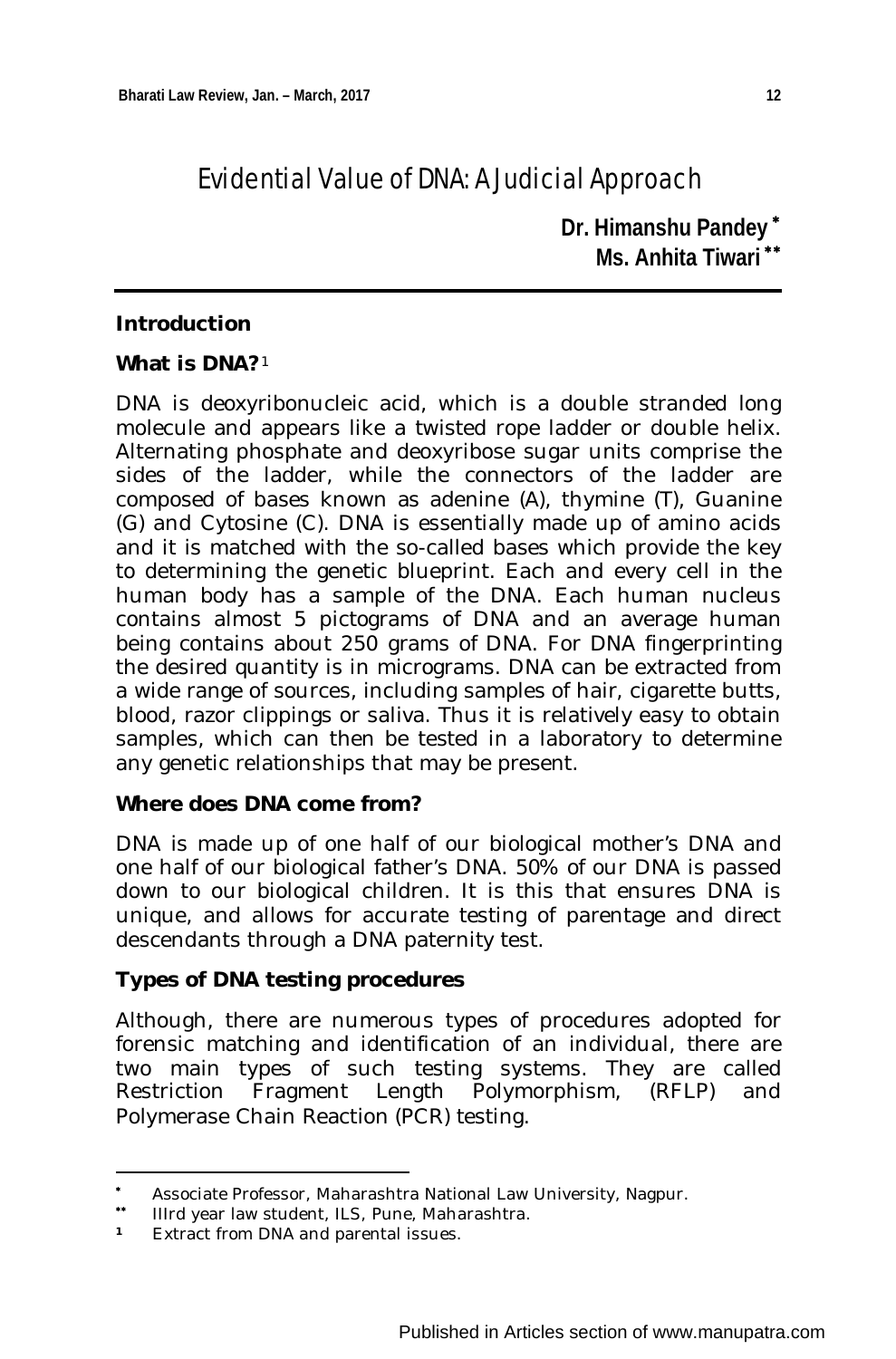Generally RFLP testing process requires larger amounts of DNA and for proper results the DNA must be uncontaminated. Small amounts of DNA sample is not suited for RFLP testing whereas PCR testing require smaller amount of DNA sample. However this test is highly sensitive test and the slightest contaminants at the scene of crime can alter or influence the results.

With the development of newer and more efficient DNA analysis techniques, RFLP is not used as much as it was once used because it requires relatively larger amount of DNA. In addition samples degraded by environmental factors, such as dirt or mold, do not work well with RFLP2. Now the RFLP has been replaced by the PCR based testing. It is basically an amplification technique since a tiny amount of sample may be increased to the required quantity by amplification. It involves replication of the target region<sup>3</sup> in multiples.

# **What is DNA evidence?**

DNA evidence is playing a larger role than ever before in criminal cases throughout the country, both to convict the guilty and to exonerate those wrongly accused or convicted. This increased role places greater importance on the ability of victim service providers to understand the potential significance of DNA evidence in their clients' cases. In forensic DNA analysis continue to have a tremendous impact on the criminal justice system. The positive side of this revolution is that it offers enhanced opportunities to convict the guilty and exonerate the innocent. For example, new DNA technologies permit the analysis of smaller and different kinds of biological samples than was possible just a few years ago.

DNA, sometimes called the building block or genetic blueprint of life, was first described by the scientists Francis H. C. Crick and James D. Watson in 1953. Crick and Watson identified the double-helix structure of DNA, which resembles a twisted ladder, and established the role of DNA as the material that makes up the genetic code of living organisms. The pattern of the compounds that constitute the DNA of an individual life-form determines the development of that life-form. DNA is the same in every cell throughout an individual's body, whether it is a skin cell, sperm cell, or blood cell. With the exception of identical twins, no two individuals have the same DNA blueprint.

 $\overline{a}$ **<sup>2</sup>** Yawer Qazalbash, *DNA Evidence and its Admissibility*, Modern Law House, edn. 2006, p 30.

**<sup>3</sup>** Segment of the DNA which has to amplified or replicated.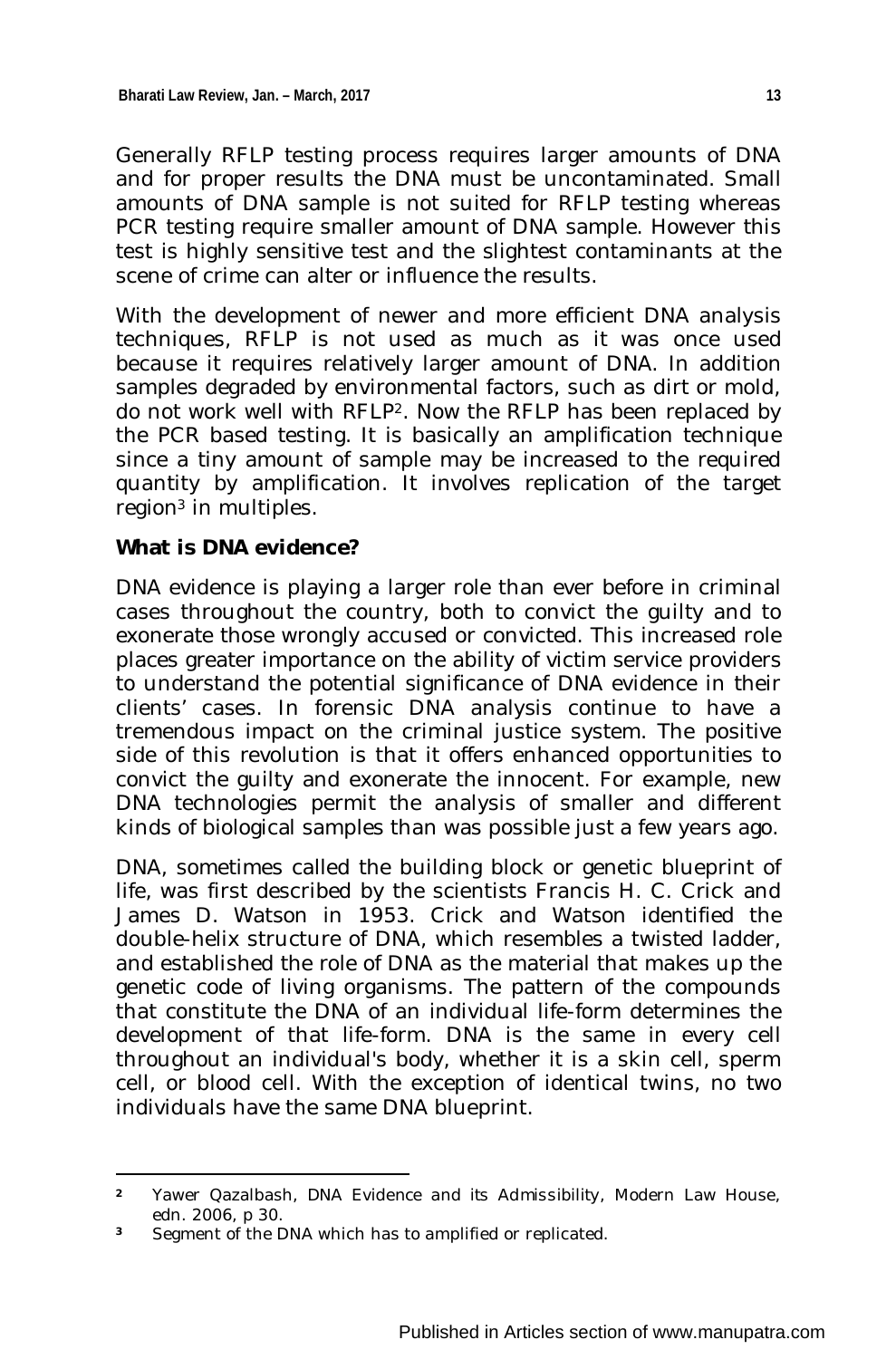DNA analysis was first proposed in 1985 by the English scientist Alec J. Jeffreys. By the late 1980s, it was being performed by law enforcement agencies, including the Federal Bureau of Investigation (FBI), and by commercial laboratories. It consists of comparing selected segments of DNA molecules from different individuals. Because a DNA molecule is made up of billions of segments, only a small proportion of an individual's entire genetic code is analyzed.

In DNA analysis for a criminal investigation, using highly sophisticated scientific equipment, first a DNA molecule from the suspect is disassembled, and selected segments are isolated and measured. Then the suspect's DNA profile is compared with one derived from a sample of physical evidence to see whether the two match. If a conclusive non-match occurs, the suspect may be eliminated from consideration. If a match occurs, a statistical analysis is performed to determine the probability that the sample of physical evidence came from another person with the same DNA profile as the suspect's. Juries use this statistical result in determining whether a suspect is guilty or innocent.

DNA technology makes possible the study of human variability at the most basic level—the level of genetic material, DNA. Previous methods using blood groups and proteins have analyzed gene products, rather than DNA itself. In addition to providing more direct genetic information, DNA can withstand environmental conditions that destroy proteins, so old, badly degraded samples of bodily fluids still can provide abundant information. If the array of DNA segments (markers) used for comparison is large enough, the probability that two unrelated persons (or even close relatives, except identical twins) will share all of them is vanishingly small. The techniques for analyzing DNA are already very powerful; they will become more so. If the array of DNA markers used for comparison is large enough, the chance that two different persons will share all of them becomes vanishingly small. With appropriate DNA test systems, the uniqueness of any individual on the planet (except an identical twin) is likely to be demonstrable in the near future. In the meantime, the justification for an inference that two identical DNA profiles come from the same person rests on probability calculations that employ principles of population genetics. Such calculations are, of course, subject to uncertainty. When in doubt, we err on the side of conservatism (that is, in favor of the defendant). We also discuss ways of keeping laboratory and other errors to a minimum. We emphasize that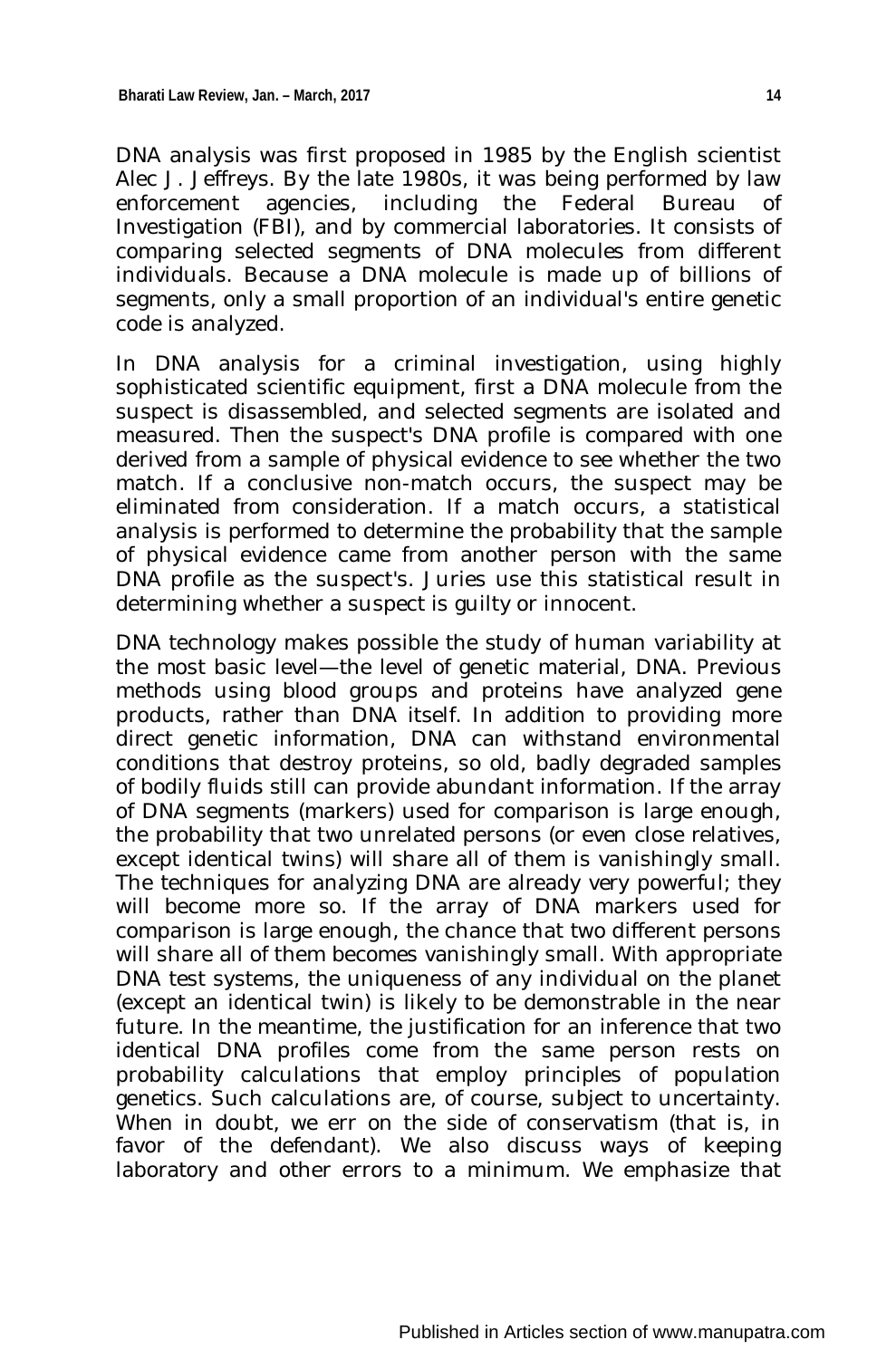DNA analysis, when properly carried out and interpreted, is a very powerful forensic tool.<sup>4</sup>

DNA analysis is only one of a group of techniques that make use of new and increasingly sophisticated advances in science and technology. Some of the subjects involved are epidemiology, survey research, economics, and toxicology. Increasingly, the methods are technical and statistical, as with forensic DNA analysis. The issues are at the interface of science and law, and involve the difficult problem of accommodating the different traditions in the two areas.

# **The value of DNA evidence**

DNA is a powerful investigative tool because, with the exception of identical twins, no two people have the same DNA. Therefore, DNA evidence collected from a crime scene can be linked to a suspect or can eliminate a suspect from suspicion. During a sexual assault, for example, biological evidence such as hair, skin cells, semen, or blood can be left on the victim's body or other parts of the crime scene. Properly collected DNA can be compared with known samples to place a suspect at the scene of the crime. In addition, if no suspect exists, a DNA profile from crime scene evidence can be entered into the FBI's Combined DNA Index System (CODIS) to identify a suspect anywhere in the United States or to link serial crimes to each other. The effective use of DNA as evidence may also require the collection and analysis of elimination samples to determine the exact source of the DNA. Elimination samples may be taken from anyone who had lawful access to the crime scene and may have left biological material. When investigating a rape case, for example, it may be necessary to obtain an elimination sample from everyone who had consensual intercourse with the victim within 72 hours of the alleged assault to account for the entire DNA found on the victim or at the crime scene. Comparing DNA profiles from the evidence with elimination samples may help clarify the results.

### **Uses of DNA testing**

In criminal context such test can be required following sexual assaults, for example, to identify the father of a child conceived as a result of an alleged assault. Similarly, this test can be used to confirm that the two individuals are genetically related in cases involving concealed births, abandoned children, child swapping or infanticide. DNA Test is very useful in civil litigation involving

 $\overline{a}$ **<sup>4</sup>** *Id.*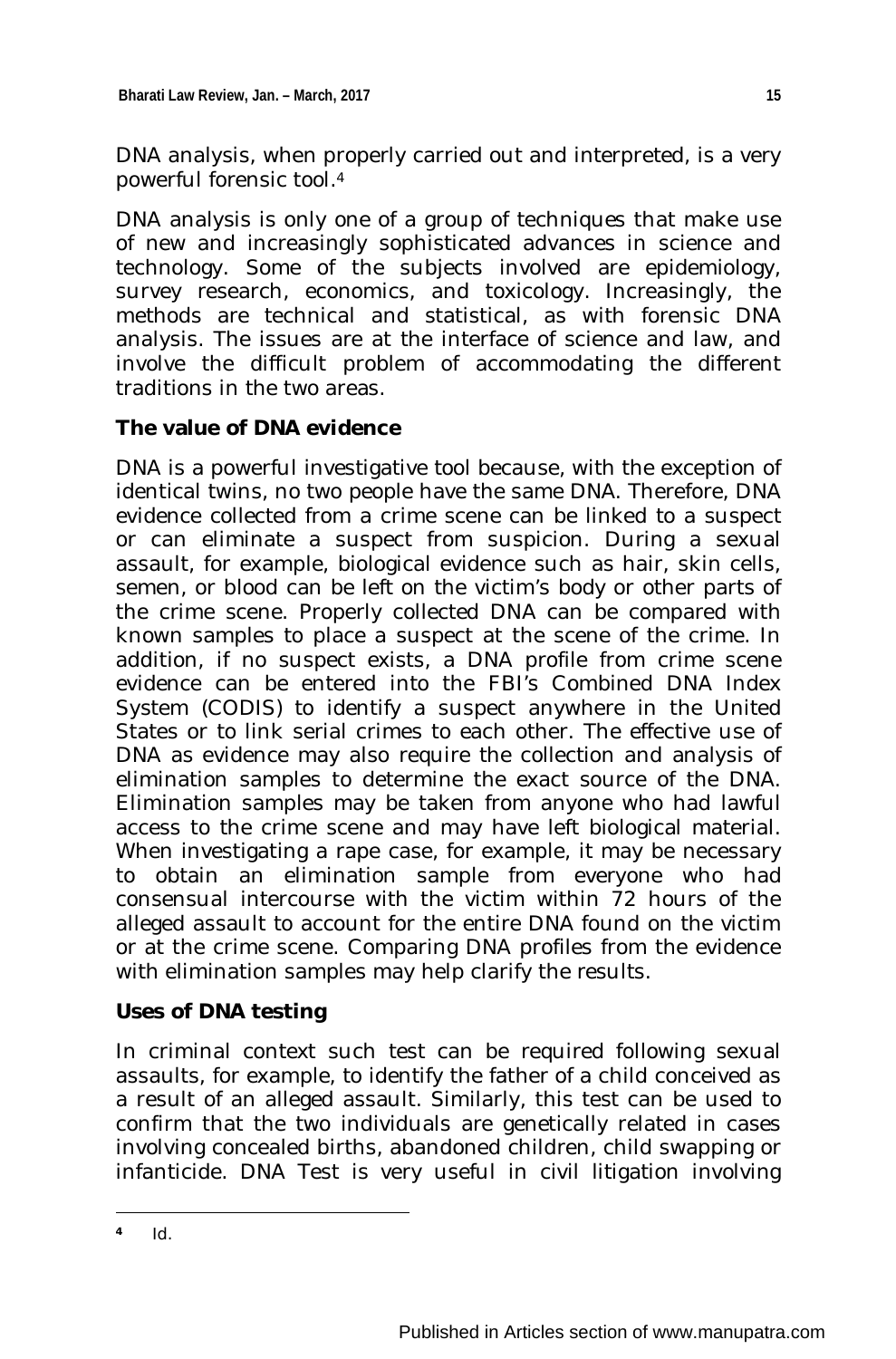claims by an estranged partner for financial support and maintenance of a child.<sup>5</sup>

# **First DNA evidence admissible in India**

There are lots of cases, mainly of paternity disputes, which are solved by the DNA analysis and in maximum of these solved cases DNA analysis was performed at CCMB, Hyderabad (A.P.) India. The first paternity dispute case related to DNA analysis, which was also performed at CCMB (A.P.), hit the whole Indian Judicial System and media was presented before the C.J.M. Telicherry (Thalassery), Kerala. The summary of the cases is that a village girl Vilasini filed a case against his lover Kunhiraman for the maintenance of her child/son Manoj. She alleged that her son was born to her on account of illicit relation between them. The husband disowned her and he denied taking the paternity of her son. The C.J.M. ordered both of them to undergo DNA test with their son at CCMB, Hyderabad (A.P.) India. Dr. Lalji Singh, Forensic Scientist and his colleagues performed the DNA test, and by the analysis result, it was proved that disputed was fathered by none other than Kunhiraman. In this case BKm 2 (8) probe was used by FSL while accepting the DNA evidence in case no. M.C. 17 of 1988 (the case of Vilasini). The C.J.M. said that according to Section 45 of Indian Evidence Act, in which expert opinion is admissible, the DNA evidence is also a scientific examination and opinion of the expert in the matter of Cellular and Molecular Biology is admissible just like opinion of a chemical analyst or fingerprint expert. This verdict was also upheld by Kerala High Court stating that the result of DNA test by itself could be deciding paternity.<sup>6</sup>

# **DNA legislation in context of India**

The latest position in India is that there is no specific law on one subject of DNA evidence but DNA testing has got legal validity in 1989. In India, *Kunhiraman v. Manoj*, was the first paternity dispute which required the DNA evidence. The courts are taking DNA evidence as an expert's opinion like forensic experts, ballistic expert, biological expert, chemical expert; document writing expert, lie detector, and expert serological expert toxicological expert etc.7. The Government of India and Law Commission have also woken up and Indian Parliamentary Affairs Board has set up

 $\overline{a}$ 

 $\frac{5}{6}$  *Id.* 

**<sup>6</sup>** Dr. M.W. Pandit and Dr. Lalji Singh, *DNA Testing, Evidence Act and Expert Witness*, Indian Police Journal. Oct.-Dec. 2000, p. 99.

**<sup>7</sup>** Mohd. Hasan Zaidi & Yashpal Singh, *DNA Tests in Criminal Investigation, Trial and Paternity Disputes*, p. 36.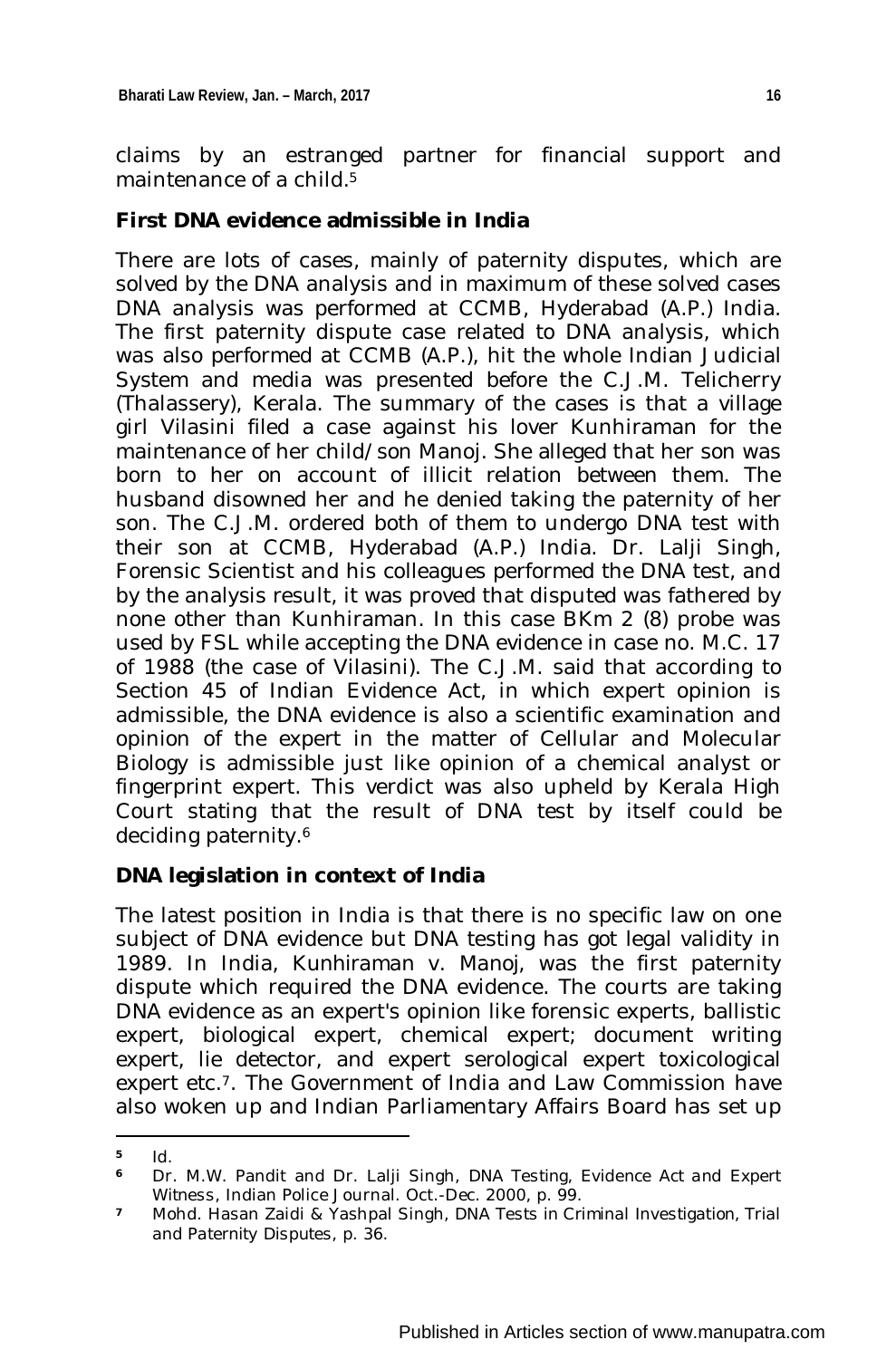an Advisory committee to give a comprehensive report on all aspects of DNA testing. The Law Commission in its 185th report has also recommended the inclusion on DNA testing in the Indian Evidence Act by amending its section 112.

In majority of cases involving disputed paternity the petitioner faces financial difficulties or sometimes he is not capable of spending money for the required or desired DNA test in order to prove his claim. The Kerala Woman Commission assists such persons as it gets DNA test conducted at Rajiv Gandhi Centre of Biotechnology, Thiruvanthupur at the cost of Commission8.

The 185th Report of the Law Commission of India states that law of evidence is likely to undergo radical changes with standardization of new technologies. The judge would find himself (or herself) in a difficult situation if he/she is unable to appreciate the probative value of new standards and concepts of evidence. In modern world the technology of DNA fingerprinting has been accepted method of proving the paternity and other disputes of similar nature. The modern technologies of genetics and reproduction are solving many complicated questions of fact. With the invention of new technologies and due to new researches in the field of science, radical changes are taking place in 21st century in understanding human behavior. These changes are not due to social sciences but due to advancement of biological science. The DNA fingerprinting is such a revolutionary step in the related field. Law is primarily concerned with the human behavior and its study.<sup>9</sup>

Parliament of India had passed the Code of Criminal Procedure (Amendment) Act, 2005, which is assented by President of India on 23rd June, 2005 as Act No. 25 of 2005. It seems that Government of India is fast thinking on the accuracy of DNA profiling and its authenticity and reliability.

Some provisions have been added by Explanation to section 53(2). It is related to examination of accused by medical practitioner at the request of Police Officer. The blood, semen, saliva, etc., of accused person(s) can be examined by medical practitioner.

### **Right to privacy**

In Indian Context, it is important to note that India is a signatory to International Covenant on Civil and Political Rights, 1966, and right to privacy is derived from Article 21 of the Constitution and

 $\overline{a}$ **<sup>8</sup>** Source: Govt. of Kerala official website (www.Kerala.govt.)

Law Commission of India, 185th Report, 2004 Cr. L.J. 143, Journal Section.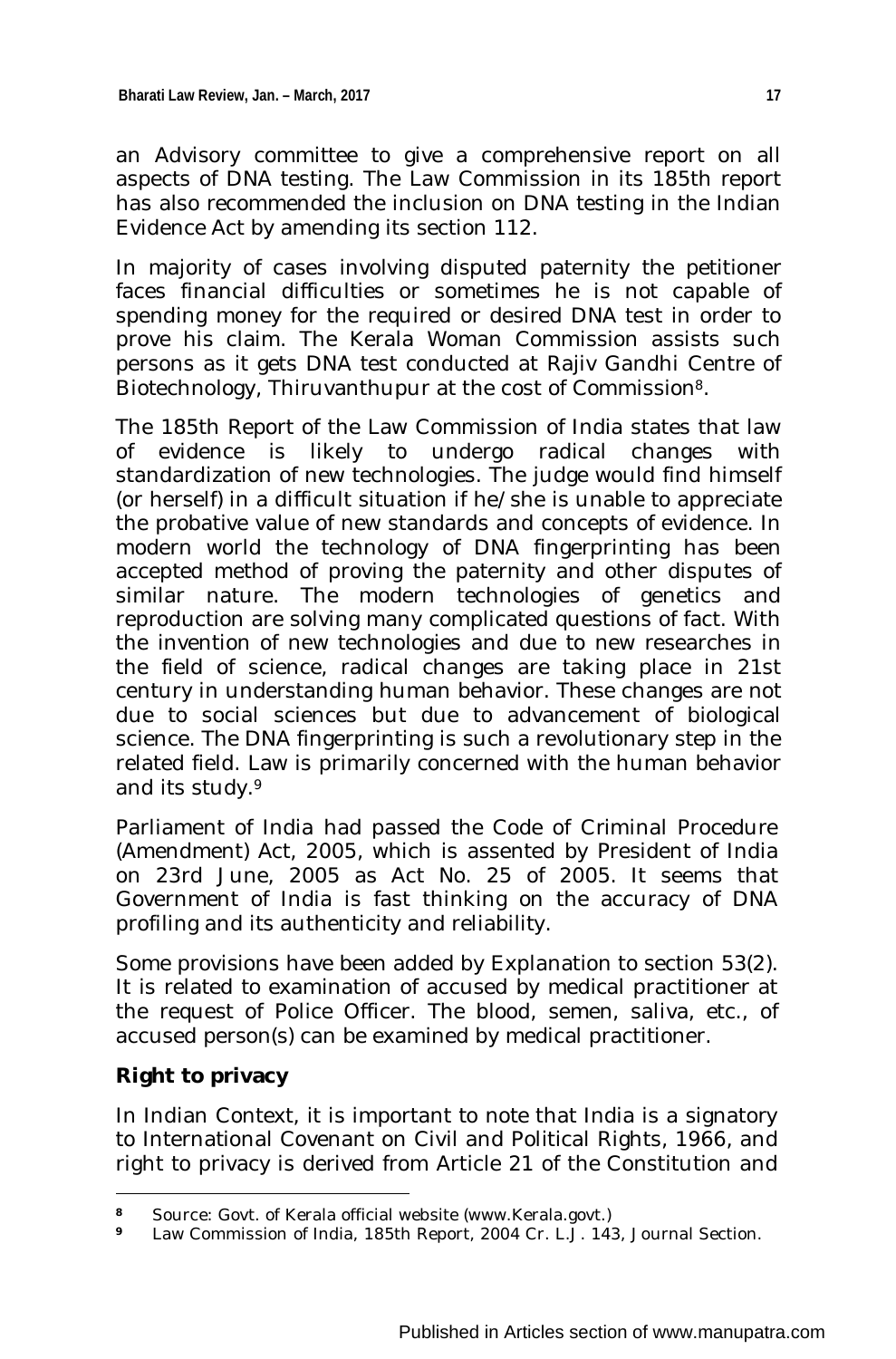from Directive Principles of State Policy and it was held in *People's Union for Civil Liberties v. Union of India*, <sup>10</sup> that right to privacy enshrined in Article 21 cannot be curtailed except according to procedure established by law.

No one shall be subject to arbitrary or unlawful interference with his privacy, family and home, or correspondence, nor to unlawful attacks on his honor and reputation; does everyone have the right to the protection of the law against such interference or attacks.<sup>11</sup>

In the famous case in relation to DNA investigation *Sharda v. Dharmpal*, the Hon'ble Supreme Court discussed the right to privacy in a systematic chronological order.

The right to privacy has been developed by the Supreme Court over a period of time. In *M.P. Sharma v. Satish Chandra*<sup>12</sup> in the context of search and seizure, the Court observed that:

"When the Constitution makers have thought fit not to subject such regulation to constitutional limitation by recognition of a fundamental right to privacy, analogous to the American Fourth Amendment, we have no justification to import it, into a totally different fundamental right, by some process of strained construction."

Similarly in *Kharak Singh v. State of Uttar Pradesh*13, the majority judgment observed thus: "The right of privacy is not a guaranteed right under our Constitution and, therefore, the attempt to ascertain the movements of an individual which is merely a manner in which privacy is invaded is not an infringement of fundamental right guaranteed under Part III."

In *Govind v. State of Madhya Pradesh*14, it was held: "Assuming that the fundamental rights explicitly guaranteed to a citizen have penumbral zones and that the right to privacy is itself a fundamental right that fundamental right must be subject to restriction on the basis of compelling public interest."

The right to privacy will necessarily have to go through a process of a case by case development. Therefore, even assuming that the right to personal liberty, the right to move freely throughout the territory of India and the freedom of speech create an independent

 $\overline{\phantom{a}}$ **<sup>10</sup>** A.I.R. 1997 SC 568 (575): MANU/SC/0149/1997: (1997) 1 SCC 301; Article 12 of Universal Declaration of Human Right, 1948.

**<sup>11</sup>** Article 17, International Covenant on Civil and Political Rights, 1966.

**<sup>12</sup>** A.I.R. 1954 S.C. 297 (306): 1954 Cr. L.J. 865 (¶18).

**<sup>13</sup>** A.I.R. 1963 S.C. 1295: 1963 (2) Cr. L.J. 329 (¶ 20).

**<sup>14</sup>** A.I.R. 1975 S.C. 1378: 1975 Cr. L.J. 1111.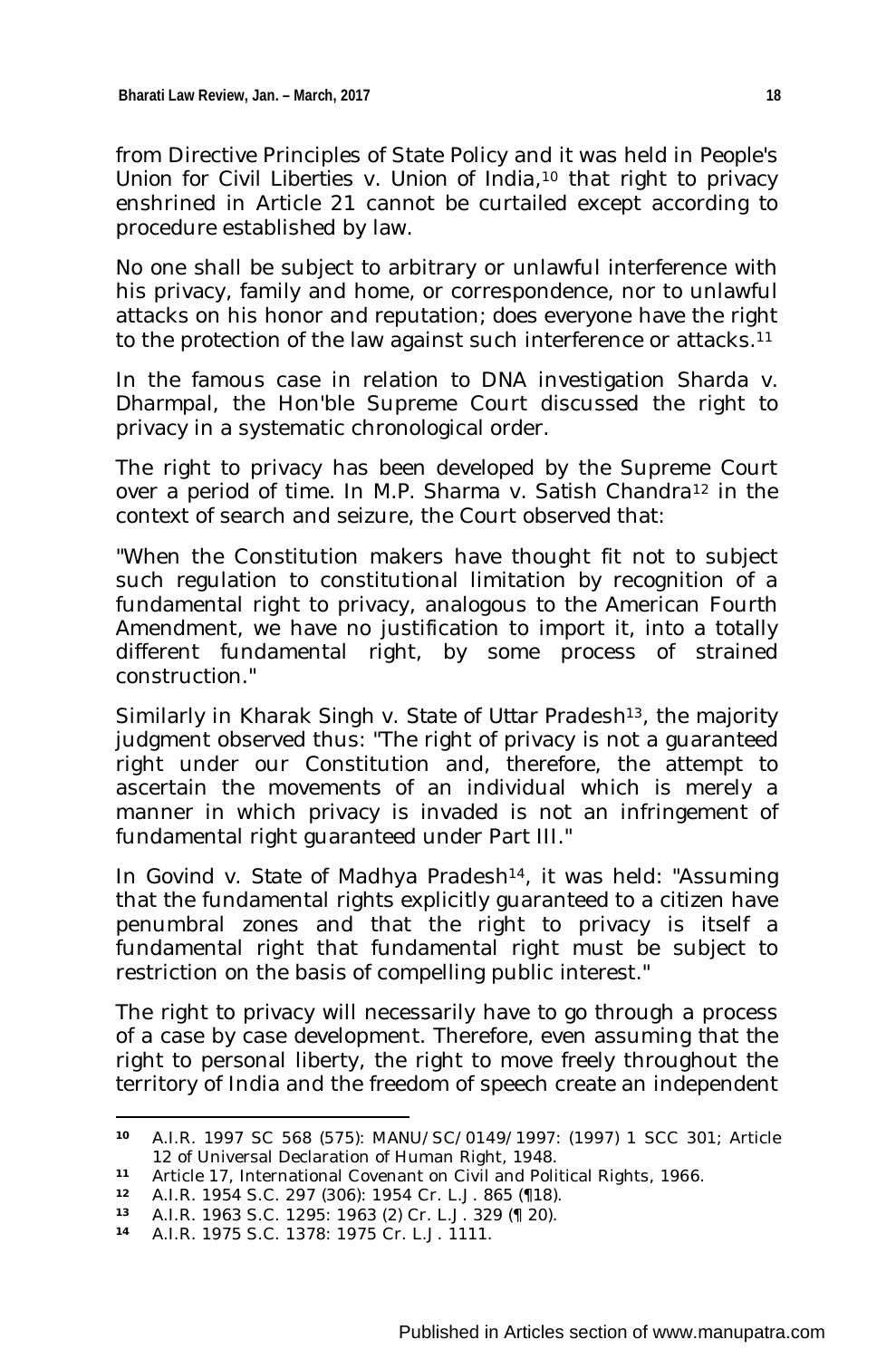right of privacy as an emanation from them which one can characterize as a fundamental right, we do not think the right is absolute.

Having outlined the law relating to right to privacy in India, it is relevant in this context to notice that certain laws have been enacted by the Indian Parliament where the accused may be subjected to certain medical or other tests.

By way of example, we may refer to sections 185, 202, 203, 204 of the Motor Vehicle Act; sections 53 and 54 of the Code of Criminal Procedure and section 3 of the Identification of Prisoners Act, 1920. Reference in this connection may also be made to sections 269 and 270 of the Indian Penal Code. Constitutionality of these laws, if challenge is thrown, may be upheld.

In *M. Vijaya v. The Chairman, Singareni Collieries*, <sup>15</sup> the Court, upon a detailed discussion of the competing rights of a private party and public right with reference to right to privacy of a person suspected of suffering from AIDS, held: "There is an apparent conflict between the right to privacy of a person suspected of HIV not to submit himself forcibly for medical examination and the power and duty of the State to identity HIV infected persons for the purpose of stopping further transmission of the virus. In the interests of the general public, it is necessary for the State to identity HIV positive cases and any action taken in that regard cannot be termed as unconstitutional as under Article 47 of the Constitution, the State was under an obligation to take all steps for the improvement of the public health. A law designed to achieve this object, if fair and reasonable, in our opinion will not be in breach of Article 21 of the Constitution of India. It is well-settled that right to life guaranteed under Article 21 is not mere animal existence. It is a right to enjoy all faculties of life. As a necessary corollary, right to life includes right to healthy life."

# **Investigation**

 $\overline{a}$ 

The Identification of Prisoners Act, 1920 enables the Investigation Officers to collect finger print impressions, foot-print impressions from the suspect. Sec. 5 of the Act empowers for magistrate to order a person to be measured or photographed. Here measurement means and includes finger impressions and footprint impressions. But this Act does not empower a Magistrate to order a person for collection of his X-ray photography or ultra-

**<sup>15</sup>** A.I.R. 2001 A.P. 502: 2002 AIHC 475.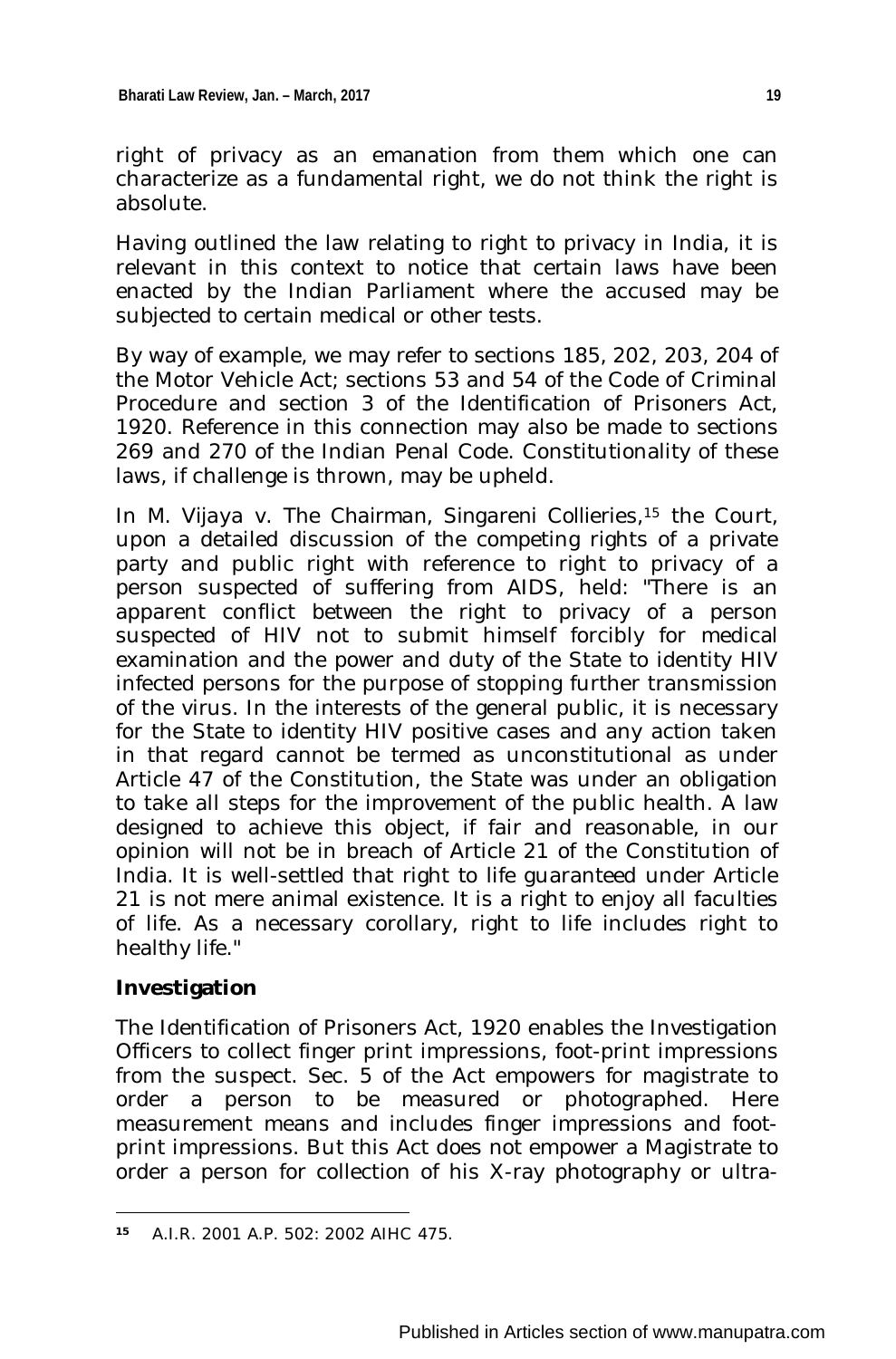sonography in case the suspect swallows an important material which may be a property of theft or other material which is necessary for the purpose of investigation. This Act also remains silent for collecting other body fluids from the body of the suspect such as blood, semen, urine etc. for DNA analysis.

In this respect sections 53, 53A, 311A and 313 of the Code of Criminal Procedure, 1973, are relevant:

1. Examination of arrested person by medical practitioner at the request of police officer - (Section 53)

(1) When a person is arrested on a charge of committing an offence of such a nature and alleged to have been committed under such circumstances that there are reasonable grounds for believing that an examination of his person will afford evidence as to the commission of an offence, it shall be lawful for a registered medical practitioner, acting at the request of a Police Officer not below the rank of Sub-Inspector, and for any person acting in good faith in his aid and under his direction, to make such an examination of the person arrested as is reasonably necessary in order to ascertain the facts which may afford such force as is reasonably necessary for that purpose.

(2) Whenever the person of a female is to be examined under this section, the examination shall be made only by, or under the supervision of, a female registered medical practitioner.

Explanation<sup>16</sup> - In this section and in section 53A and 54:

(a) "Examination" shall include the examination of blood, blood stains, semen, swabs in case of sexual offences, sputum and sweat, hair samples and finger nail clippings by the use of modern and scientific techniques including DNA profiling and such other tests which the registered medical practitioner thinks necessary in a particular case.

(b) "registered medical practitioner" means a medical practitioner who possesses any medical qualification as defined in clause (h) of section 2 of the Indian Medical Council Act, 1956 (Act No. 102 of 1956) and whose name has been entered in a State Medical Register.

DNA testing is so advance that if the blood is disintegrated the DNA remains stable unless it is burnt by fire.<sup>17</sup>

 $\overline{a}$ **<sup>16</sup>** Subs. by Cr. P.C. (Amendment) Act, 2005 (Act No. 25 of 2005), dated 23-6- 2005.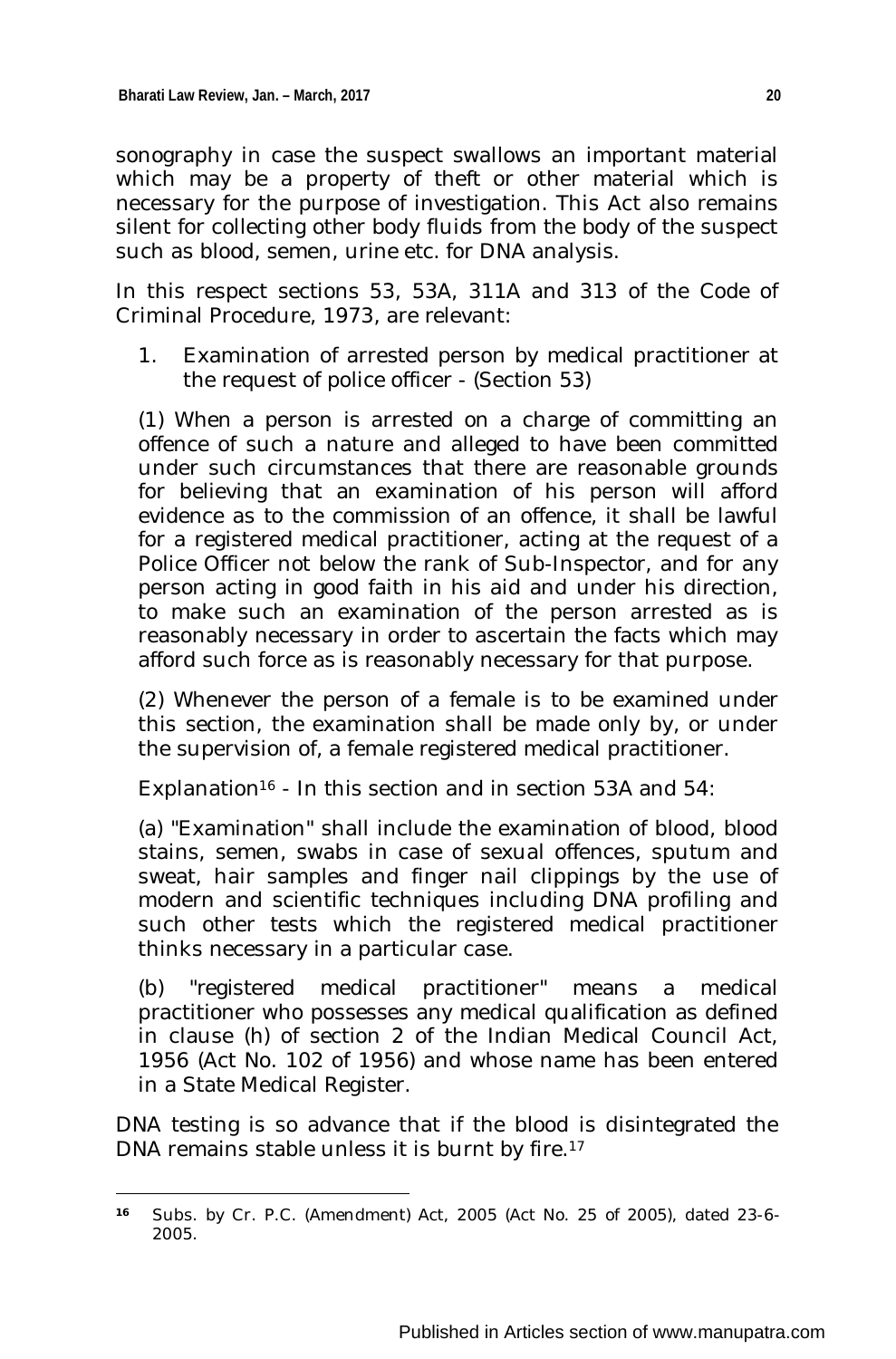**Courts' powers**- Ordinarily the Court have quite enough power to direct the parties to undergo medical test, or give sample of blood for DNA test. But, in a case Honb'le Supreme Court has held that-

- The Courts in India cannot order blood test as a matter of course;
- Wherever applications are made for such prayers in order to have roving inquiry, the prayer for blood test cannot be entertained;
- There must be a strong prima facie case in that the husband must establish non-access in order to dispel the presumption arising under section 112 of the Evidence Act;
- The Court must carefully examine as to what would be the consequence of ordering the blood test; whether it will have the effect of branding a child as a bastard and the mother as an unchaste woman;
- No one can be compelled to give sample of blood for analysis. In *Sharda v. Dharam Pal*, the question for consideration was whether a party to the divorce proceeding can be compelled to a medical examination in this regard. The Apex Court held that:
	- A matrimonial court has the power to order a person to undergo medical test.
	- Passing of such an order by the Court would not be in violation of the right to personal Liberty under Article 21 of the Constitution of India.
	- However, the Court should exercise such a power if the appellant has a strong prima facie case and if there is sufficient material before the Court. If despite the order of the Court, the respondent refuses to submit himself to medical examination the Court will be entitled to draw an adverse inference against him.<sup>18</sup>

In *Amarjit Kaur v. Har Bhajan Singh*, <sup>19</sup> - the court observed that section 112 of the Evidence Act was enacted at a time when the modern scientific advancements with deoxyribonucleic acid (DNA) as well and ribonucleic acid (RNA) tests were not performed. A genuine DNA test is said to be scientifically accurate. But even that is not enough to escape from the conclusiveness of presumption of law about the legitimacy of the child. Under section 112 of the Act for example if a husband and wife were living together during the time of conception but the DNA test

 $\overline{a}$ **<sup>17</sup>** Dharam Deo Yadav v. State of Uttar Pradesh, 2005 DNR (HC) 675.

**<sup>18</sup>**Sharda v. Dharampal, A.I.R. 2003 S.C. 3450.

**<sup>19</sup>** (2003) 10 S.C.C. 228: 2003 (2) A.I.C. 427 (S.C.).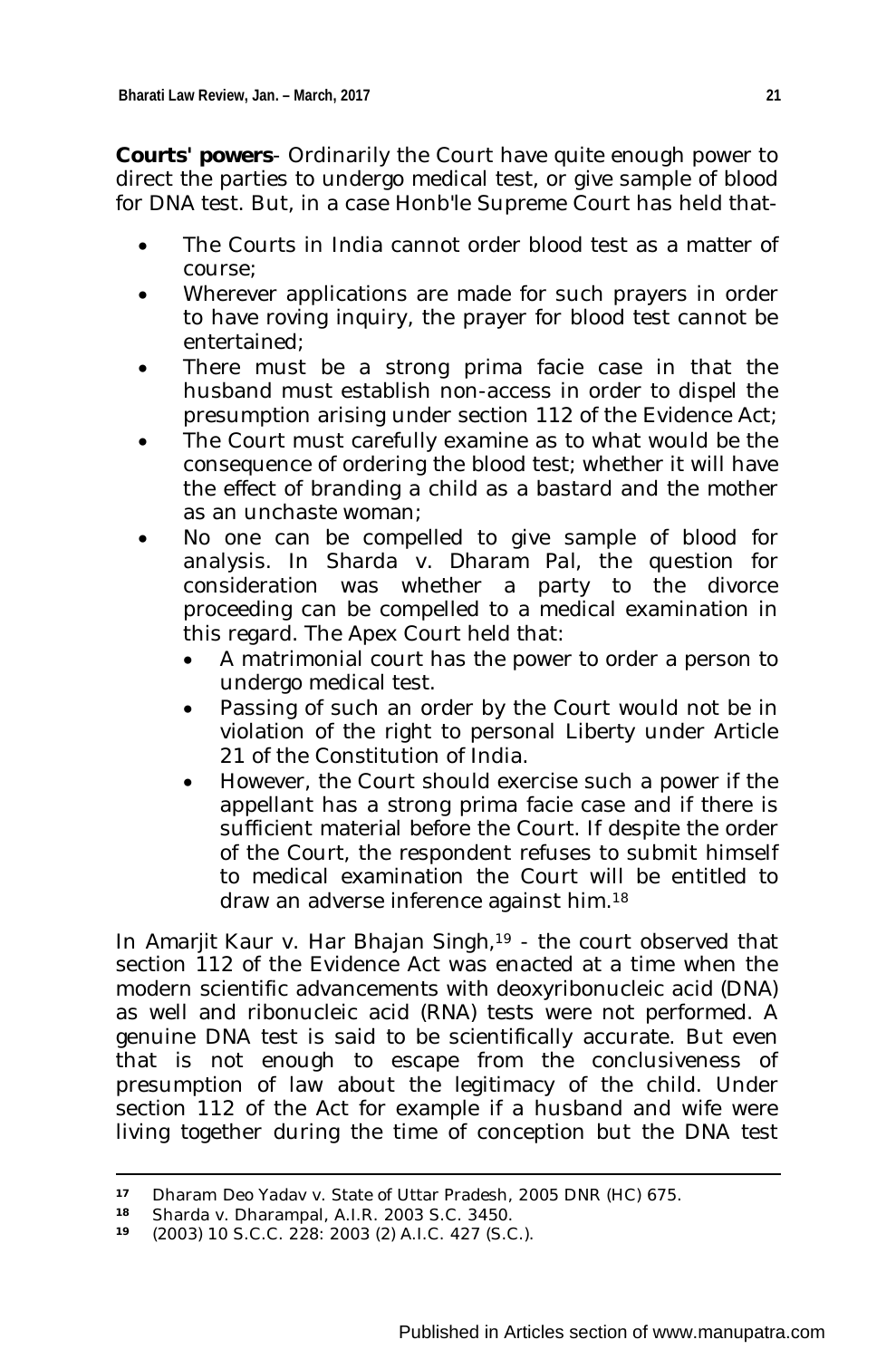revealed that the child was not born to the husband, the conclusiveness in law would remain irrefutable.

In *Kanti Devi v. Poshi Ram*, <sup>20</sup> the Supreme Court held that although DNA evidence is scientifically accurate, it cannot be accepted in determining the paternity dispute on the ground of public policy. The Supreme Court, by this decision, encouraged the law makers to strictly adhere to the conventional, unscientific, ineffective and biased system of justice.

In *State of Uttar Pradesh v. Amaramani Tripathi*<sup>21</sup> DNA fingerprinting also ensured that former Uttar Pradesh Minister Amarmani Tripathi was sentenced to life for the murder of Madhumita Shukla. "The poetess was six months pregnant when she was found dead in Lucknow. The CBI preserved the foetus and sent a sample for DNA testing." The investigation agency has relied upon DNA test reports as evidence to adduce paternity.

The courts have also dealt with two related issues:

- i. Whether it would amount to violation of right to privacy under Article 21?
- ii. Whether it would amount to violation of Article 20(3) and would lead to self-incrimination?

K. Venkataraman, *J. Veeran v. Veeravarmalle*<sup>22</sup> is a suit by child for declaration that she is legitimate child born to her parents i.e., Petitioner and second respondent her mother. The Court directed father to undergo DNA test. It cannot be said to be affecting his fundamental right and is not violative of his right to personal liberty enshrined under Art.21 of Constitution. Mother having remained ex parte. There is no question of compelling her to undergo DNA test arises. DNA Test performed on petitioner father alone will prove that petitioner is father without any test conducted on mother.

According to media report in September 2009, *Aarushi Murder* case was sabotaged by DNA tempering. The Centre for DNA Finger Printing and Diagnostics (CDFD) in Hyderabad has told the CBI that Aarushi's vaginal swabs were substituted with samples of an unidentified woman and the investigating agency now believes that there was a conspiracy to destroy evidence in the double murder case. The apex court asks CBI about the case.

 $\overline{a}$ 

**<sup>20</sup>** A.I.R. 2001 S.C. 2226.

**<sup>21</sup>** A.I.R. 2005 S.C. 3490

**<sup>22</sup>** A.I.R. 2009 Mad. 64.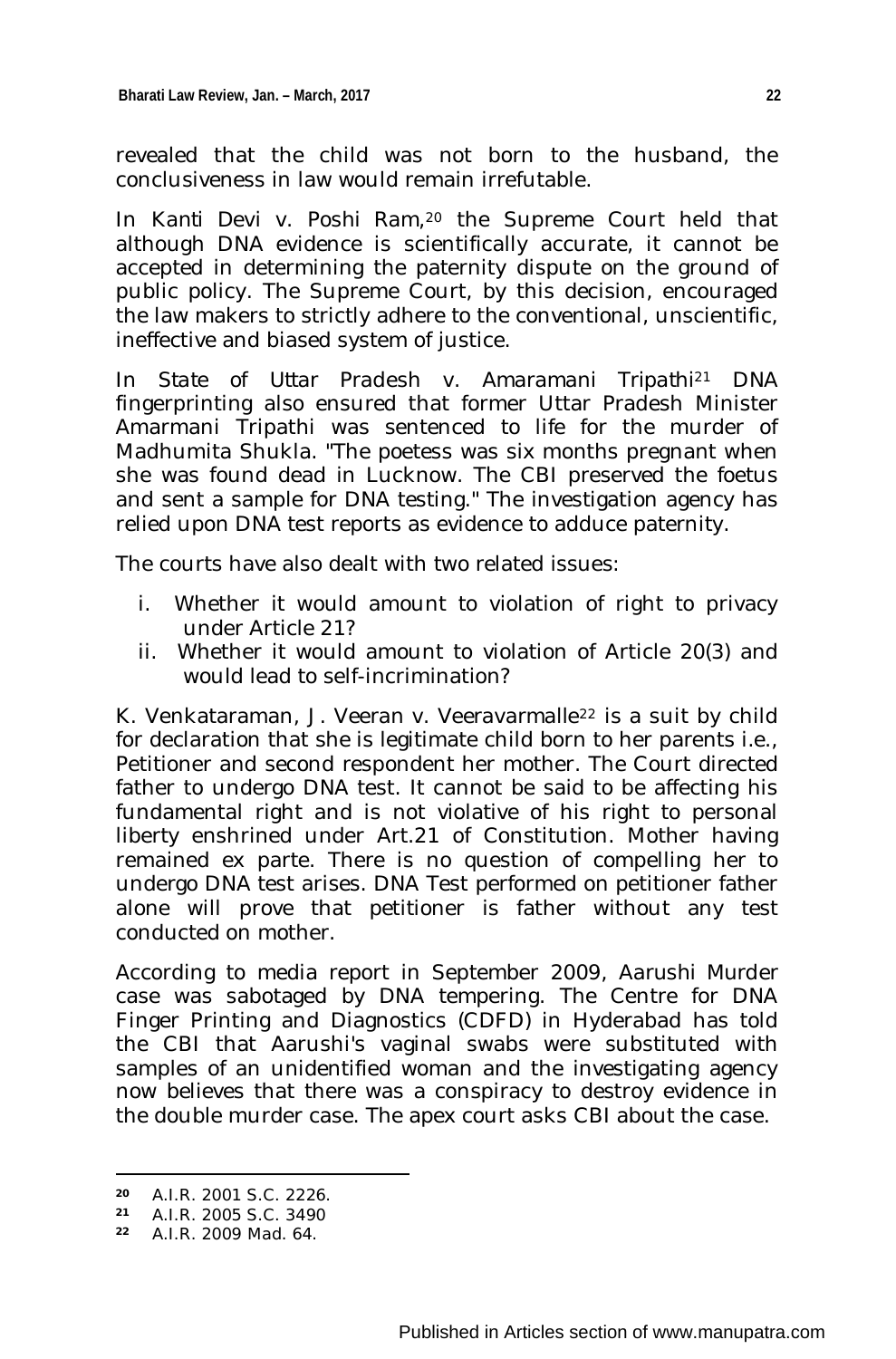The DNA Profiling Bill of 2007, which is pending in Parliament, is expected to be considered and become a law sometime in the near future, perhaps even in legislative session 2009-10. If this were to happen, all convicted criminals across the country will have to undergo mandatory DNA tests. The bill also aims to achieve standards for laboratories, staff qualifications, training, collection of body substances, custody trail from collection to reporting and a data bank. The Bill also makes provisions for a DNA profiling board, which will comprise scientists, administrators and law enforcement officers. At present in India, there are around 90,000 cases which need a DNA study, and the irony is that there are just 16 forensic labs across the country with DNA profiling ability. The bill has also kept in mind the growing threat of terrorism across the world. A provision to share data with other countries also finds a mention in the bill. Once the bill is passed by Parliament, the first thing that would be set up is a DNA data bank. This will comprise the index of suspects, convicts, missing persons and unidentified dead persons. All the labs across the country will have to contribute to the bank.

#### **DNA evidence and the privilege against self-incrimination**

The discovery of genetic fingerprinting with its high specificity and extraordinary probative properties highlights the question of the scope of the privilege against self-incrimination. The fact that the public would probably see DNA fingerprinting as harder to fabricate, as more objective than a verbal statement, it may also mean it is more difficult for the individual to refuse and for his refusal to be seen as legitimate. Fear, anxiety, embarrassment, and anger, rather than guilt, may account for non-cooperation in supplying a bodily sample just as they may account for silence. The suspect may be apprehensive regarding how the test is conducted and more importantly, how accurate it is, especially if he does not understand what the test involves or lacks confidence in the testing procedures and controls.

The question that now comes to mind is whether or not it is legal for the courts to ask the accused to supply a sample of his DNA for the analysis. What is of concern here is that does forcing the accused to provide a sample of his DNA amount to a violation of the protection against self-incrimination? Also, if the accused refuses to give the sample then does that mean that an adverse inference will be drawn against him?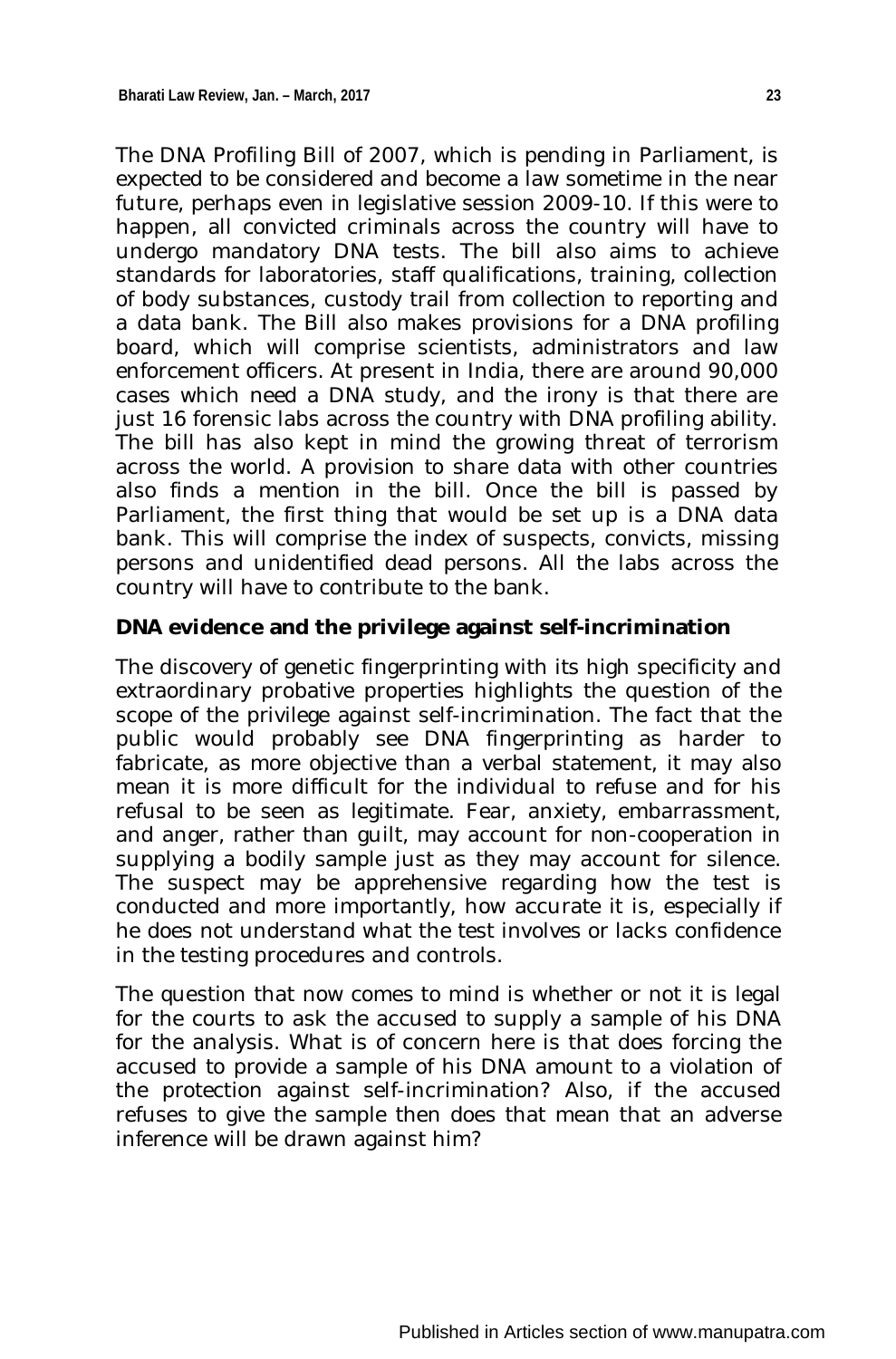In the case of Goutam Kundu *v.* State of W.B23*,* there was a question of disputed paternity. The Court held that no person can be compelled to give sample of blood for analysis against his/her will and no adverse inference can be drawn against him/her for this refusal.

The constitutionality in taking a fingerprint was challenged in the case of *State of Bombay v. Kathi Kalu Oghad*. <sup>24</sup> The Supreme Court held that Article 20(3) of the Constitution gives protection to a person not to be a witness against himself. However, "to be a witness" is not equivalent to "furnishing evidence" in its widest term and significance. Giving thumb or finger impression or exhibiting parts of the body by way of identification are not included in the expression "to be a witness". Being a witness has been interpreted to mean imparting some sort of knowledge in testimony. From this it appears that there will be no constitutional restriction on the collection of samples for DNA analysis.<sup>25</sup>

### **The dilemma of DNA databases**

The creation and use of the DNA database raise a number of criminal justice issues. The development of DNA data banking poses an invasion of civil liberties, particularly "fundamental justice" rights (the taking of samples without laying a foundation of reasonable and probable grounds). Since DNA can reveal more than identity alone "privacy" will also become an issue.

Today, there are many instances where you have to release personal and medical information about yourself. This happens when you apply for a job, for life or health insurance, for credit, for financial aid, or for benefits from the Government. If the results of any DNA tests become part of your records, you may have to release the information in order to obtain needed services. Right now, there are no laws concerning DNA databanks.

Databanks take one of three possible forms. The least comprehensive databank would comprise samples of convicted persons. At the opposite end, a much broader databank would consist of DNA profiles obtained by routine testing of inhabitants of an area where a crime has been committed. It is also claimed that area or national testing would benefit innocent persons by

 $\overline{a}$ 

**<sup>23</sup>** (1993) 3 S.C.C. 418.

**<sup>24</sup>** A.I.R. 1961 S.C. 1808.

**<sup>25</sup>** *Id*.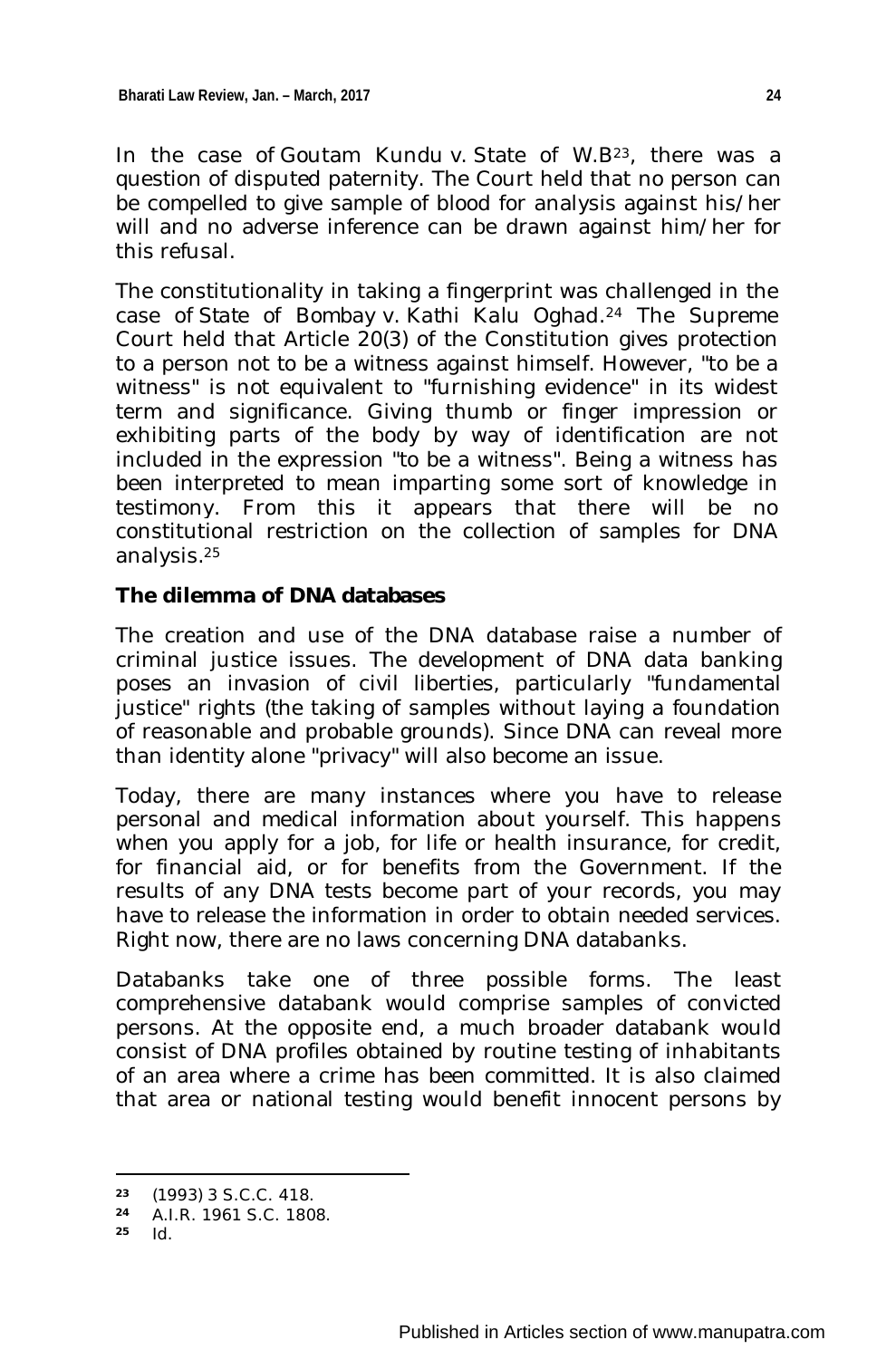providing a means by which they could be eliminated from police inquiries.

An objection to databanks of all descriptions is that the information contained in the samples obtained is more compendious than is required for the purposes of criminal investigation. Unlike a fingerprint the sample obtained for the purposes of a DNA profile may reveal not only whether X was at the scene of the crime, but also whether X has any genetic defects or diseases, such as AIDS. The uses to which this superfluous information might be put raises important civil rights questions. Aside from the principled objections above, national testing appears to lack cost-effectiveness.

It has been suggested that DNA profiles contain data of such a personal nature that they should not be stored on databases<sup>26</sup>. At first, this claim seems credible. DNA contains personal information, and when people have access to personal information about us, which we have not chosen to reveal to them, our privacy is infringed. Owing to such concerns, samples must be destroyed once profiles have been obtained from them. This would certainly be an appropriate solution to the problem of multiple uses.

# **International Covenants and developments in other jurisdictions**

The right of the child to know of her (or his) biological antecedents is now recognized internationally as being of critical importance. Major international instruments such as the UN Declaration on Human Rights have recognized the rights of a child irrespective of her (or his) legitimacy and the Convention on the Rights of Child, 1990 has expressly specified a right to knowledge of parenthood. Parts of the Convention on the Rights of Child dealing with this aspect are produced as follows:

# **Article 7**

1. The child shall be registered immediately after birth and shall have the right from birth to a name, the right to acquire a nationality and. as far as possible, the right to know and be cared for by his or her parents."

 $\triangleright$  A child's right to know of her or his biological parentage has had a critical influence also many developments in Europe that have led to lifting the anonymity of a donor in

 $\overline{a}$ **<sup>26</sup>** Mike Redmayne, *The DNA Database: Civil Liberty and Evidentiary Issues*, 1998 Cri. L.R. 437.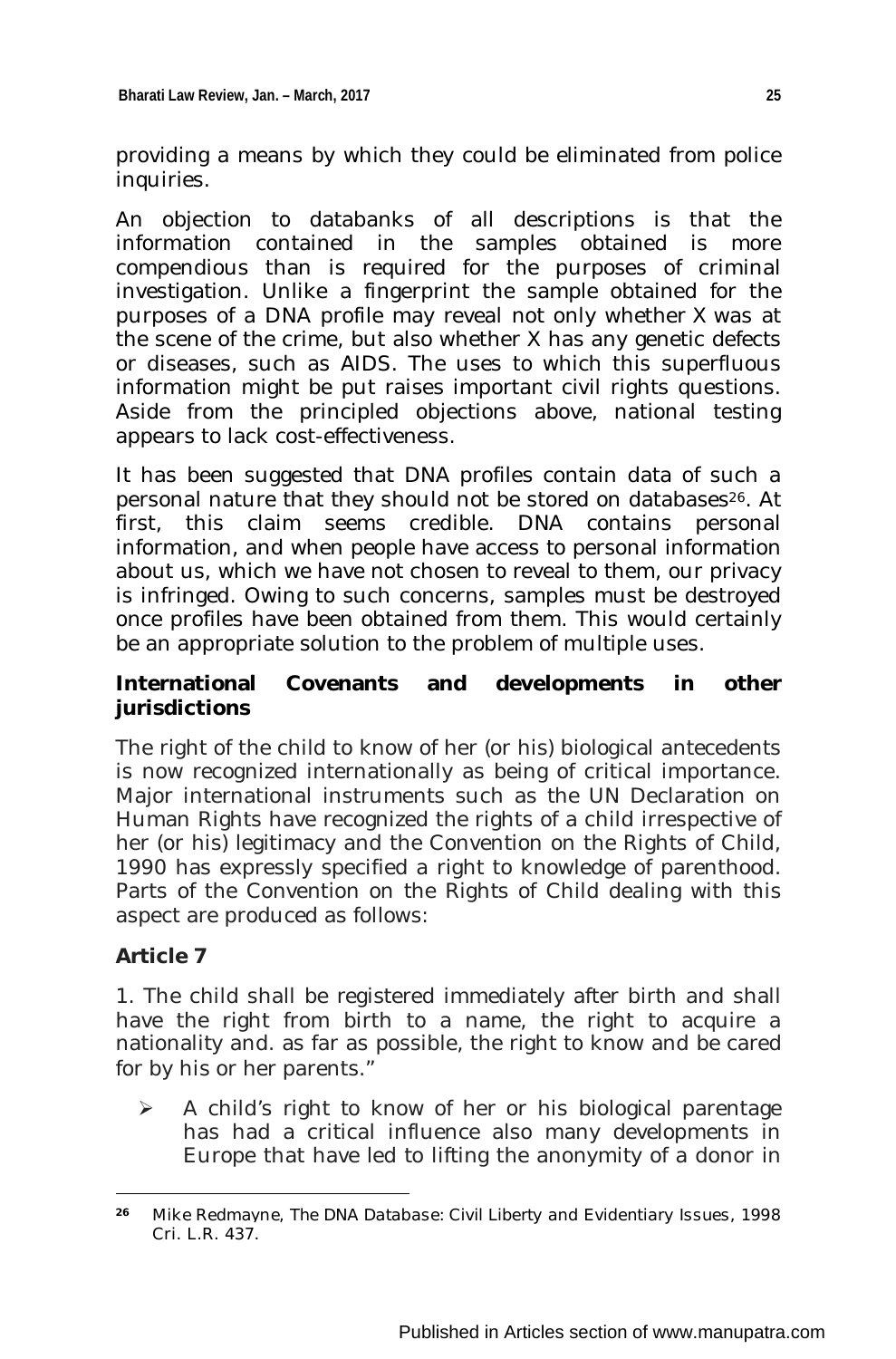assisted pregnancies and in case of sperm donors. Such donors remained anonymous in Europe till the 1980s. However, later developments mark a shift from the anonymity based approach, and the Courts, tend to lean in support of the child's right to know her or his biological antecedents. Similar laws have been passed in many countries all over the world (such as Sweden in 1985, following which almost all of Europe with the latest addition of the United Kingdom has followed suit). In the Human Fertilization and Embryology Authority Regulations 2004, the children in United Kingdom have the right to obtain information about their donors after they reach the age of 18. The age prescriptions, in such regulations, are seen as a check towards protecting the child's interests in legitimacy. These developments all over the world indicate that there is a very tenable argument in the child's interests that support its right to know the truth of its origin.<sup>27</sup>

- $\triangleright$  A distinction has to be drawn here between legitimacy and paternity of the child. Section 112 of the Act was a provision enacted by the British directed at safeguarding the interests of the child by securing its legitimacy. This provision was modeled around a rigid English law system, which may be aptly summarized in the majority opinion in the case of *Russel v. Russel*, (1924) AC 687 where it was held that neither the declarations of the wife, nor her testimony that the child was the child of a man other than her husband were admissible as evidence to prove or disprove paternity. Similarly, the evidence of the husband that he was not the father of the child was also inadmissible in that regard. However, it was the dissenting opinion of Lord Summers that gained more importance over the years. He held that: "In the administration of justice nothing is of higher importance than that all relevant evidence should be admissible and should be heard by the tribunal that is charged with deciding according to the truth."
- $\triangleright$  The law in England is now guided by the Family Reforms Act, 1969 (later replaced by the 1987 Act); it enables the Court to draw a distinction between parentage and paternity thus allows conduct of tests to determine who is the biological father of the child. In highlighting the importance of the right of the child to know the truth of its

 $\overline{a}$ **<sup>27</sup>** *Id*.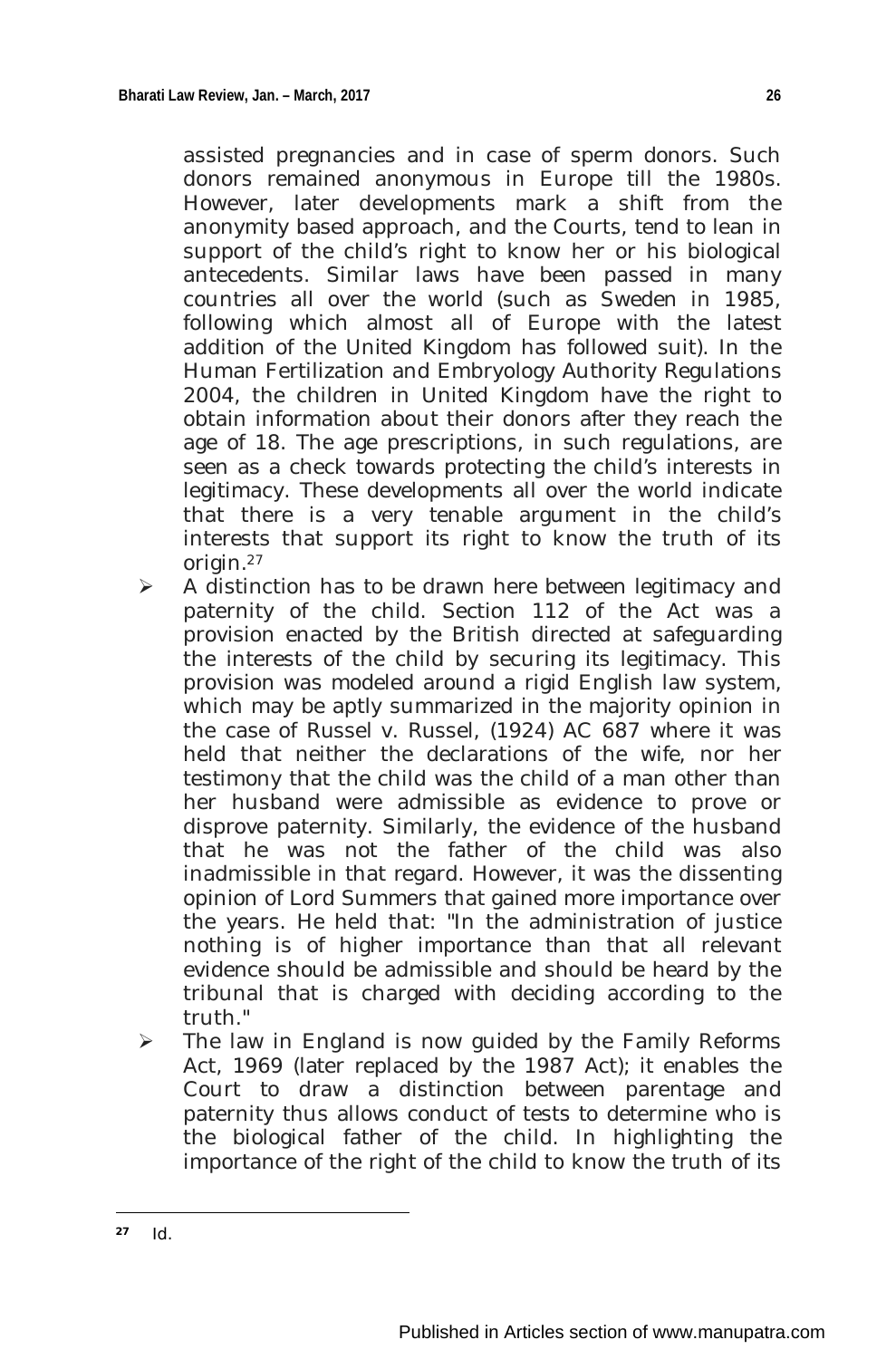paternity the court, in *W v. W*, 1973 (1) WLR 1115 explained: "The interests of justice in the abstract are best served by the ascertainment of the truth and there must be few cases where the interests of children can be shown to be best served by the suppression of the truth."

English law on this point has no doubt undergone a major change. No such distinction has been statutorily created in Indian law and it is not in this Courts domain to do so. However, this Court is of the opinion that the object of Section 112 of the Act was to determine legitimacy and not paternity. Such an interpretation to this provision would be in accordance with both the UN Declaration on Human Rights and the Conventions on the Rights of Child. India is a ratifying party to both these international instruments and as such, they constitute an obligation on the State under Article 51(c) of the Constitution. Where the provisions of law may be interpreted in different ways, the law is to be interpreted in a manner that would ensure compliance with the States international obligations, if it is consistent with provisions of Part III of the Constitution of India. Such a construction assumes special importance in cases where human rights of the individuals are concerned. The Supreme Court has sought to use this rule of construction to harmonize India's domestic laws with its international obligations in matters dealing with valuable human rights on many instances. This rule assumes relevance in instances where there has either been legislative inactivity leading to a lacuna in the law, or a law has become so archaic that it is not in conformity with the existing system of rights.

In the Case of *Vishakha v. State of Rajasthan*, <sup>28</sup> for instance, the Court sought to take steps towards providing valuable human rights to women where the legislature had refrained from doing so in order to harmonize India's international obligations with treaty law.

In the case of *P.U.C.L v. Union of India*, <sup>29</sup> then, the Apex Court held: "It is accepted that a statute is to be interpreted and applied, as far as its language permits, so that it is in conformity and not in conflict with the established rules of international law. Apart from influencing the construction of a statute or subordinate legislation, an international

 $\overline{a}$ **<sup>28</sup>** (1997 ) 6 S.C.C. 241.

**<sup>29</sup>** (1997) 1 S.C.C. 301.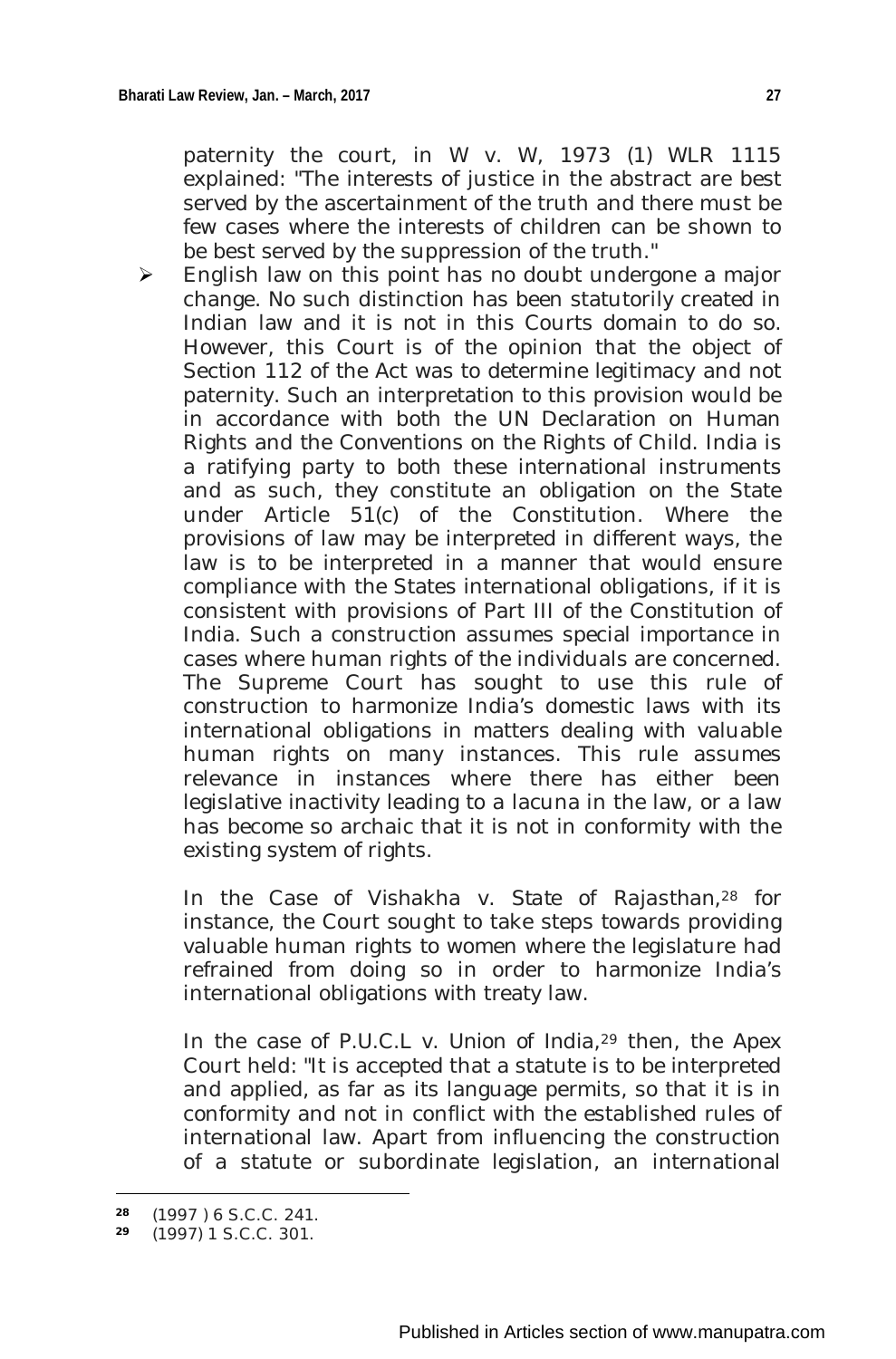convention may play a part in the development by the courts of the common law."

Elegitimacy and paternity are two distinct concepts in law. Section 112 of the Indian Evidence Act deals only with legitimacy, and not paternity. The idea behind this provision was to establish a conclusive presumption in favor of the legitimacy of a child to not subject him or her to the stigma of being a bastard. The said presumption, however, is conclusive only as regards the legitimacy of the child and not its paternity. Unless the Court feels in certain circumstances that it is against the interests of the child to know of its paternity, the Court is justified in ascertaining the paternity of the child through reliable scientific tests such as DNA tests. This is of course, subject to the caveat (on account of the existing structure of Section 112) that such tests can be directed, after the Court is prima facie satisfied on the basis of evidence on the record that there was no access (to the mother) at the relevant time. A finding as regards the paternity of the child through such means will not prejudice the conclusiveness of the presumption established by Section 112 of the Evidence Act. Such a child, who has sought a declaration by the Court towards ascertaining his or her paternity, may continue to be a legitimate child in law under the presumption of Section 112. Such a construction is in line with international instruments to which India is a ratifying party and the widely cherished right to know of the child. A finding of paternity would, in certain circumstances, also enable the child to avail of maintenance under S.125 of the Cr.P.C. 1973, and other provisions of law.

### **Novelty of DNA evidence: need for expert testimony**

 $\overline{a}$ 

Forensic science is experiencing a period of rapid change, in the wake of the dramatic evolution of DNA profiling. The air of triumphalism here is extraordinary: it is the triumph of reaction against progress and is also the exemplification of the chasm between law and science.<sup>30</sup> DNA has entered the vocabulary of the man on the street.<sup>31</sup> Perhaps not so much because of the beautiful

**<sup>30</sup>** Ian W. Evett, et.al, *DNA Profiling: A Discussion of Issues Relating to the Reporting of Very Small Match Probabilities*, 2000 Cri. L.R. 341.

**<sup>31</sup>** O.J. Simpson's trial was one in which the court utilized the testimony of an expert to verify the DNA evidence adduced by the prosecution.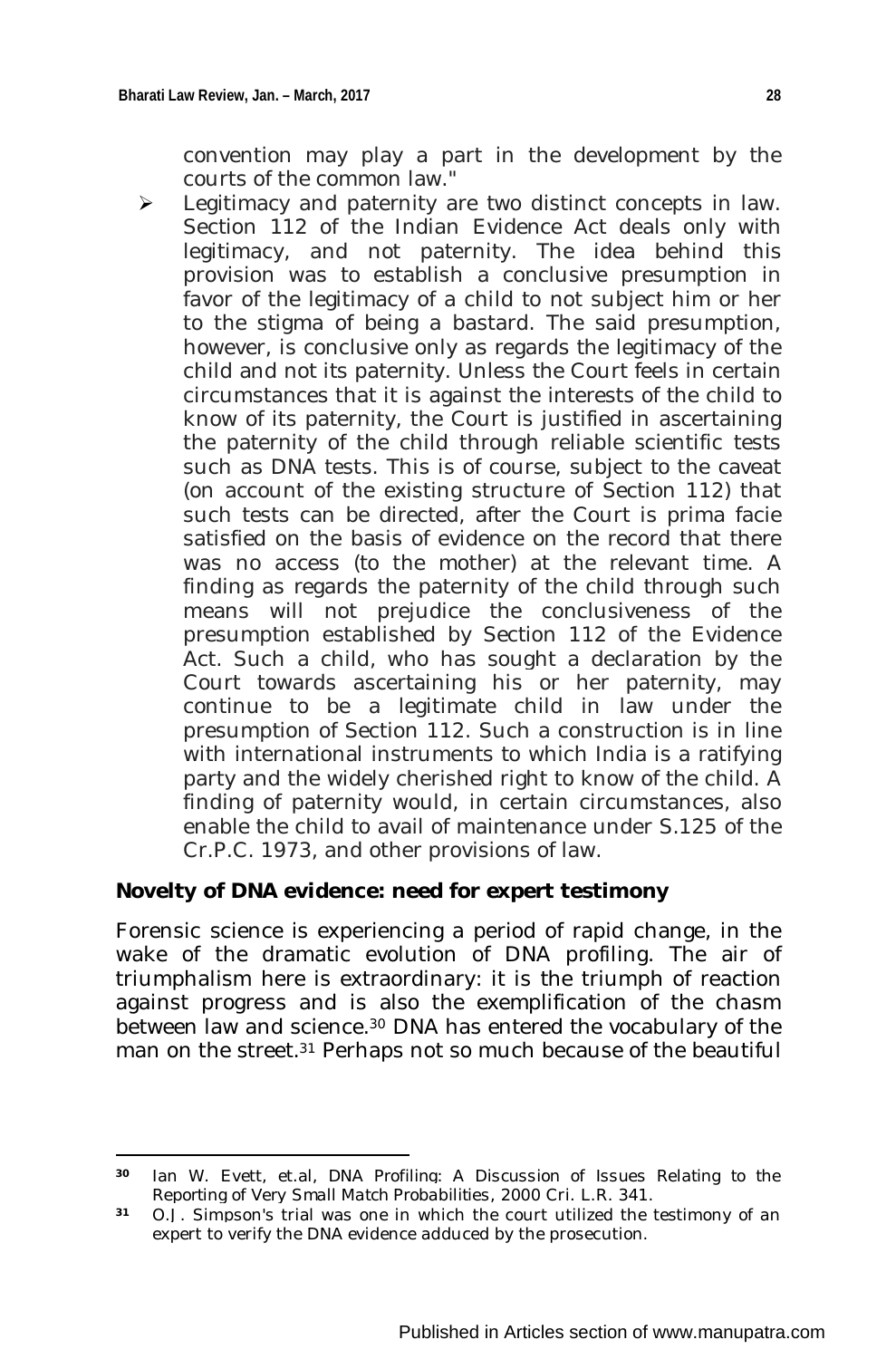$\overline{a}$ 

work of those such as Watson and Crick<sup>32</sup> as more because of the dramatic impact DNA profiling has had on crime detection.

Many will share the view that DNA profiling is the greatest advance in forensic science since the acceptance of fingerprint identifications by the courts at the turn of the century. The question often asked of a DNA profile is "Is it as good as a fingerprint?" Like many apparently simple questions, it does not have as simple an answer, and gives us an opportunity to reflect on a fascinating paradox.

The important difference between fingerprint identification and DNA profiling is that the former has not been derived from a coherent body of data and statistical reasoning, while the latter has. This has led to a fundamental difference between the ways that the two kinds of evidence are presented at court.<sup>33</sup> When fingerprint identification is presented the expert will state that he or she is certain that a particular crime mark was made by the originator of a given exemplar print. The weight of a DNA profiling match, however, will be presented by means of a numerical statement—typically a "match probability". 34

### **Convicted by juries, exonerated by science: post-conviction exculpation**

Through the use of DNA evidence, prosecutors are often able to conclusively establish the guilt of a defendant. At the same time, DNA aids the search for truth by exonerating the innocent. The advent of DNA testing raises the question of whether a different balance should be struck regarding the right to post-conviction relief.

A convicted individual's continued assertion of innocence is not new to the criminal justice system and in fact is familiar to appeal courts. The use of DNA technology may bring to courtroom proceedings a degree of certitude to which neither the defence nor the prosecution is accustomed. Typically, in an appeal, the possibility that the original verdict will be overturned is merely

**<sup>32</sup>** The structure of the DNA was first described by Watson and Crick in *Molecular Structure of Nucleic Acid: A Structure for Deoxyribose Nucleic Acid*: (1953) 171 Nature 737.

**<sup>33</sup>** Moreover, if there are two contradictory opinions of fingerprint experts, then the value of the opinions will be diminished. Corroboration always adds weight to the value whereas contradiction decreases evidential significance of the opinion. *See* Dr. S.S. Sharma, "Fingerprint Science and its Evidential Significance", 1995 Cri LJ 91

**<sup>34</sup>** K.F. Kelly, et.al., *Methods and Applications of DNA Fingerprinting: A Guide for the Non-Scientist*, 1987 Cri. L.R. 105.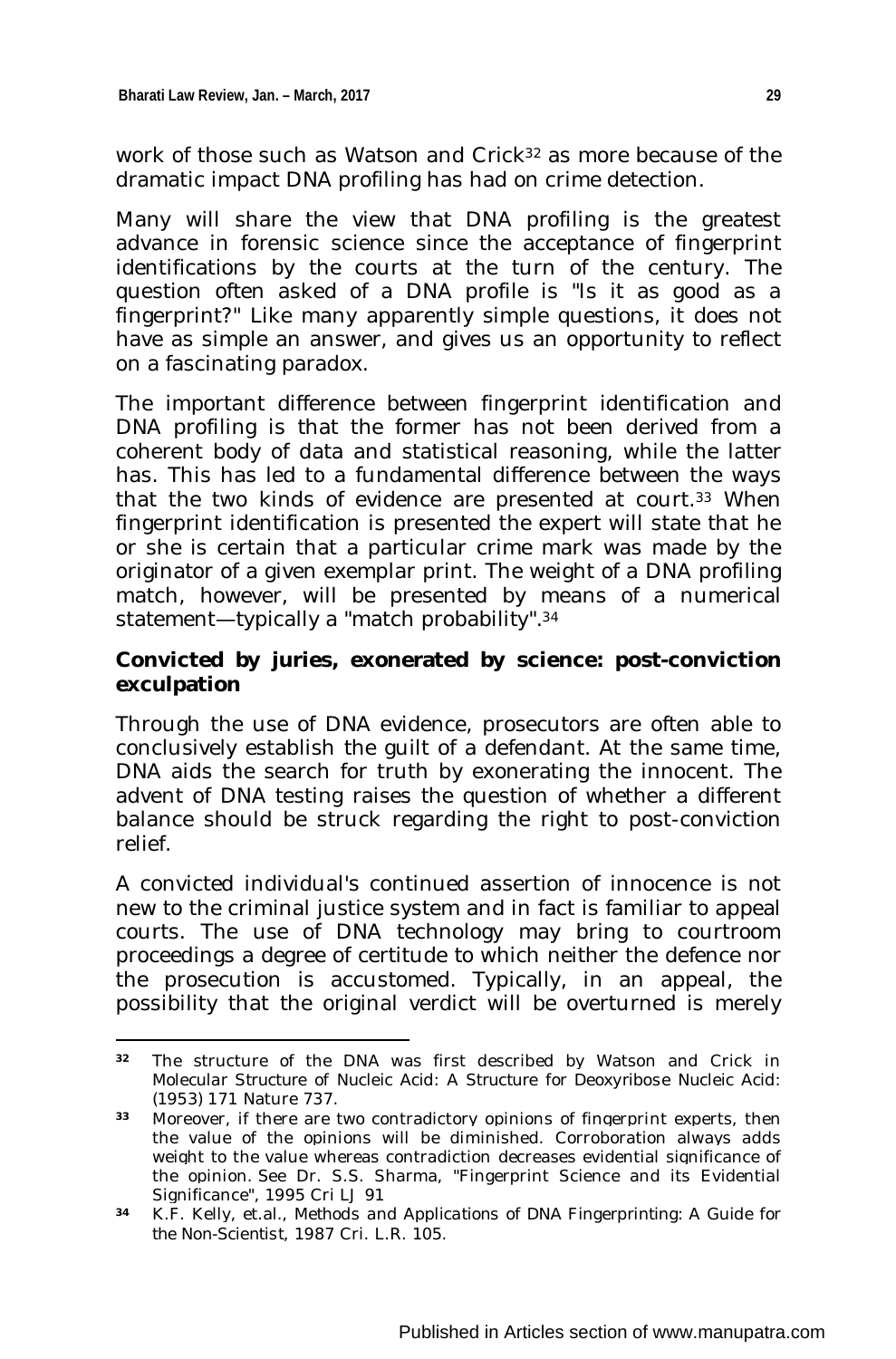suggested. By contrast, the introduction of DNA evidence after conviction may definitively prove innocence.

The typical inmate making a post-conviction DNA request, would want: (*1*) discovery of the evidence so that it can be tested, (*2*) the right to present favorable test results in a judicial proceeding or in an executive proceeding for clemency, and (*3*) the State to pay for the testing. At this point, the law in many jurisdictions is not clear as to the legal theory that entitles the petitioner to have any of these requests granted, or what the appropriate procedural mechanisms are for making these demands. Frequently, these issues are intertwined, and petitioners make omnibus motions in which they raise all potentially relevant grounds for relief together.

Because of this present state of legal uncertainty, litigating postconviction DNA applications often will be unnecessarily complex, expensive and time-consuming. Also, exploring the effect that DNA technology may have on the statutes of limitation for filing appeals and charges. The latter issue arises because DNA samples last indefinitely, beyond the periods of time permitted for such filings.<sup>35</sup>

Moreover, this process has little validity in India, where conviction on the basis of DNA evidence itself is difficult to obtain. The current justice administration does not provide for any postconviction relief, considering the facts that it is an extra expense on the State machinery requiring a retrial over the same issues, lack of manpower and lack of legal and medical expertise dealing with DNA.

# **The Universal Declaration on the Human Genome and Human Rights**

The Universal Declaration on the Human Genome and Human Rights was adopted unanimously and by acclamation at the 29th session of UNESCO's General conference on 11th November, 1997. The following year, the United Nations General Assembly endorsed the Declaration.

Genetic Testing (G.T.) can be used to check whether the patient is suffering from any of Genetic disorder, which may lead that they

 $\overline{\phantom{a}}$ **<sup>35</sup>** This restrictive approach rests on: *1*. the strong presumption that the verdict is correct because the accused was found guilty by a jury of peers after a trial conducted with full constitutional protections. *2*. The need for finality. *3*. The recognition that the likelihood of more accurate determinations of guilt or innocence diminishes over time as memories fade, witnesses disappear and the opportunity for perjury increases. *4*. The need to conserve judicial resources by not opening the floodgates to meritless and costly claims.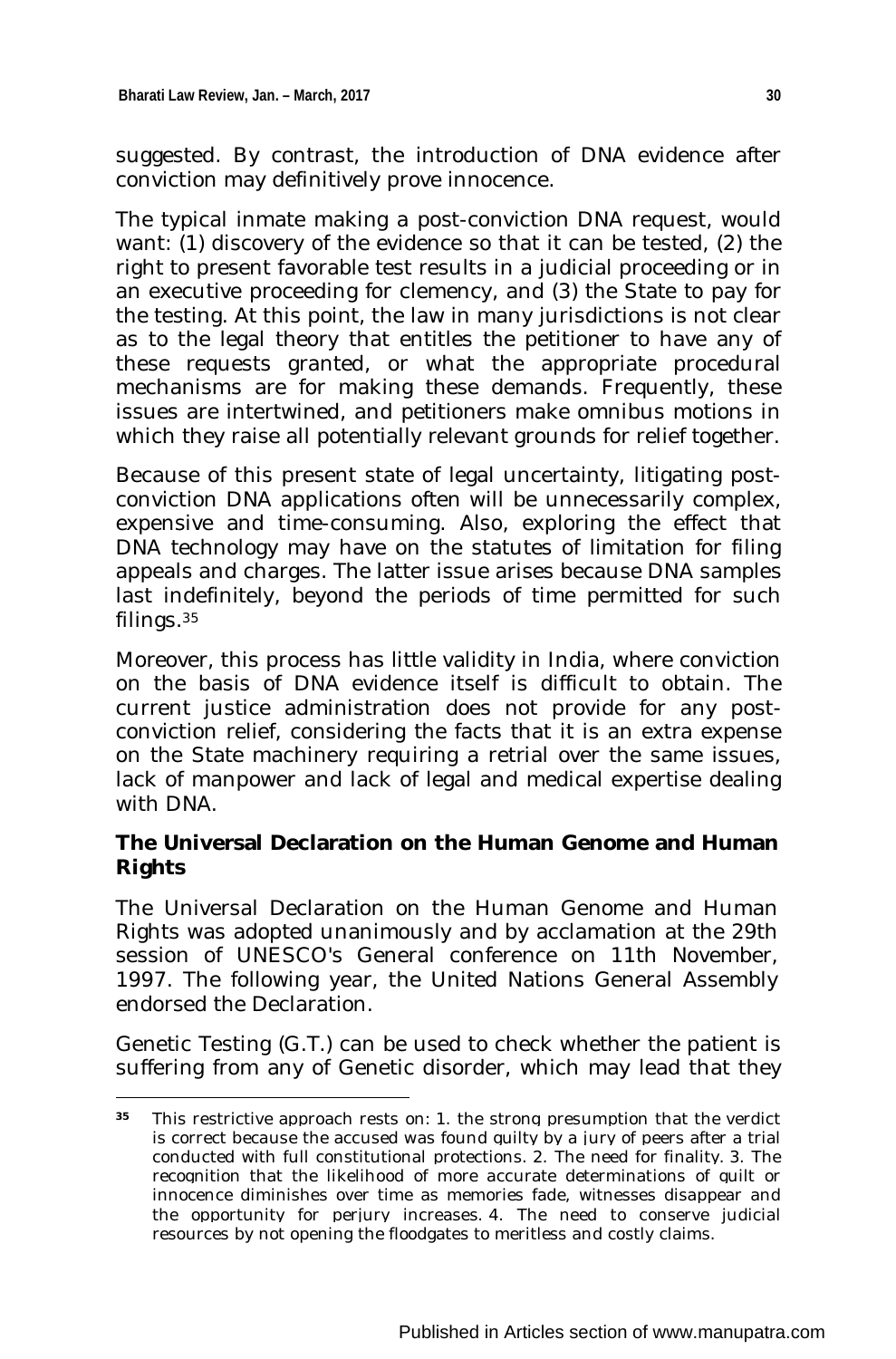are susceptible to any particular disease. GT is beneficial not only for that particular couple who has taken the test but also for their complete family (because once the disease is cured with the gene therapy then even their coming generations will be saved from that particular disease). The first doubt of this technique is the reliability of Genetic Test, particularly for late onset disorders and the disease which are not caused by the single gene because so far reliability of Genetic Testing has not been tested. Secondly, Genetic Testing poses a big psychological problem to the patient. Suppose a certain disease has been detected by the GT and in medical science there is no cure of that disease, then what about the psychological implications for that detection. What about that poor patient who knows that he is suffering from a particular Genetic Disorder, but he cannot do anything about it, now what is the duty of legal community in this regard. Should the lawmakers make a law which prohibits testing those diseases for which there is no cure? Third problem with the GT is confidentiality of the patient position. Suppose the patient took the GT for a particular purpose, and after diagnosis the doctors find that he has some genetic problem other than that for which the test has been taken. Now what is the duty of the doctor? Suppose he tells the patient that he is suffering from a deadly genetic disorder and the patient dies after hearing this. Then should the doctor be made liable for his death, because he told the patient that thing for which the test was taken. How the legal community is going to cope up with this problem. Another problem with the GT is disorder of information to the third party, which has an intimate relationship with the patient. Whether the third party has a right to be told about the disease of the patient or is it the legal responsibility of the doctor to tell third party about the true condition of the patient. 36

### **Patent of human genetic material**

The race of patenting life has continued and reached a stage where patents were being claimed on human genetic material. For the first time in the history of patent law in 1984 a patent was granted on a human cell line. <sup>37</sup> The cell lines found to be useful in producing cancer-fighting protein were isolated and purified from the body of a patient named Moore.

In the light of vehement opposition centered on the ethics involved in, the claimants contended that the claimed human cell line is

 $\overline{a}$ **<sup>36</sup>** Gurminder Singh, *Human genome project: the other side of the coin*.

**<sup>37</sup>** Shreenivasulu N.S. & Dr. C. Basavaraju. *Biotechnology and Patent Law*, THE WORLD JOURNAL OF INTELECTUAL PROPERTY RIGHTS, Serious Publication, New Delhi, Jan., 2005, 1, 1-2.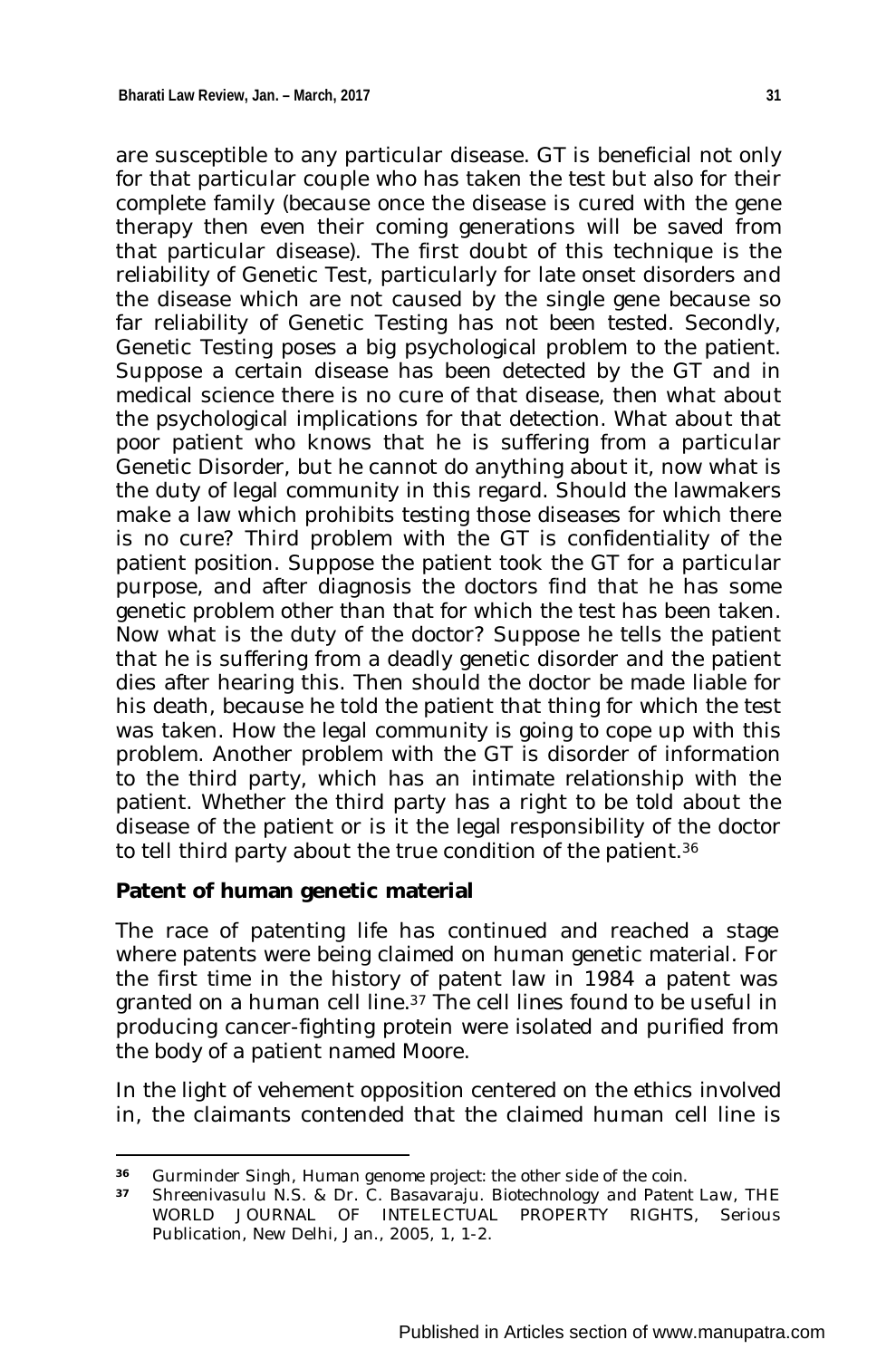not available in the nature in its isolated and purified form. It involves laborious efforts to isolate and purify any genetic material. It was also contended that the claim is not for cell in its natural form that exists in the human body, but for the cells line in the isolated and purified form. Patent was granted on the claimed cell lines as a reward to the endeavors in isolating and purifying the cell line useful in producing proteins to fight against cancer. It seems ultimately the benefit to the society was considered in patenting human cell lines. With this decision now human genetic material such as cells, genes and DNA have become patentable. Following the decision of the patent office in granting patent on human cell line, patents were granted on methods to isolate human genetic material and also on proteins produced by the human genetic material. 38

# **Stem cells**

- Stem cells are mother cells from which all other cells evolve and can be developed into any cell or organ.
- They have the potential to cure a localized lesion as in case of heart attack, diabetes, and renal failure and so on.

Stem cells are manipulated through growth factors to get desired results. They would be injected in pancreas in case of diabetes where cells would take the shape of a normal and healthy pancreatic cell to produce insulin.

Congress leader Shri. Ajit Jogi addressed a press conference in 2005 stating that shots of embryonic stem cells given by Dr. Geeta shroff, who runs an IVF clinic in South Delhi, had helped him recover from the ravages of a crippling road accident. World Scientists cried foul as embryonic stem cells are still in the realm of research. Their potential to develop into cancerous cells has made them ethical dynamite. The Indian Council for Medical Research (ICMR) has since formulated stringent guideline for steam cell therapies, but the Shroff clinic claims to have 'cured' 100 patients so far. Are stem cells best forgotten? No, say scientists, but it could take 10-30 years to crack the mechanism.

India is finally ready with the guidelines to regulate and govern stem cell research and use in the country. After almost five years of consultation, experts from the Indian Council of Medical Research and the department of Biotechnology submitted the final 24-page guidelines to the Union Health Ministry.

 $\overline{a}$ **<sup>38</sup>** Brian C. Cannon, *Toward a clear standard of obviousness for biotechnology patents*, CORNELL LAW REVIEW (Cornell University, March 1994).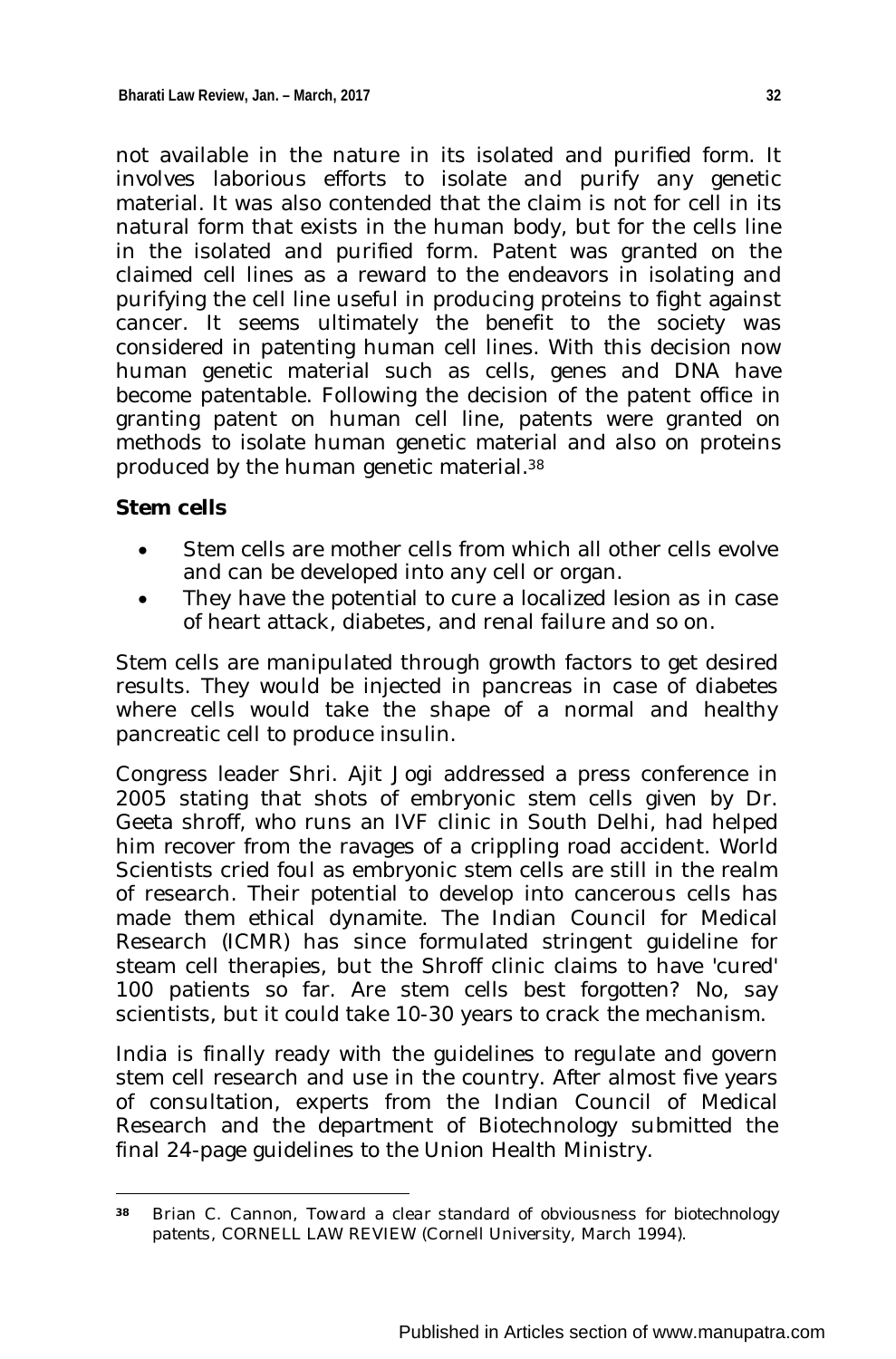Over the next 10 months, scientists and organizations working to clinically examine stem cell's tremendous potential to cure life threatening diseases like Alzheimer's, cancer, Parkinson's, blindness and spinal cord injuries will be sensitized about the guidelines, before it is formally made into an Act.<sup>39</sup>

Drug Controller General of India M. Venkateshwarlu added that because stem cell therapy and research was fast becoming a sizable activity in India, there was an immediate need to come up with ethical and technical quidelines regarding its use on humans.<sup>40</sup>

"Regulation, control and monitoring are essential when lives of patients are at stake if the therapy is wrongly administered."

According to the regulations, human cloning will not be allowed. Embryonic stem cell research can be carried out but donor consent will be compulsory. For using umbilical cord blood stem cell, all cord blood banks would have to be registered with the DCGI. Research or therapy using foetal stem cells/placenta will be allowed.

Pregnancy termination can't be sought for donating foetal tissue for possible financial or therapeutic benefits. The medical person responsible for the care of the pregnant woman planning to undergo termination of pregnancy and the person who will use the foetal material can't be the same. The identity of the donor and the recipient will have to be kept confidential. Experts have called for two committees to be set up: National Apex Committee for Stem Cell Research and Therapy (NAC-SCRT) and an Institutional Committee for Stem Cell Research and Therapy (IC-SCRT) to examine the Scientific, technical, ethical, legal and social issues in embryonic stem cell research. All institutions and investigators carrying out research on human stem cells will have to be registered with NAC-SCRT through IC-SCRT. All research studies and clinical trials will have to prior approval of IC-SCRT for permissive research and of NAC - SCRT for restricted research. Stem cells are master cells that have the capacity to multiply and regenerate diseased organs. Stem cells are obtained from foetus, embryos, umbilical cord of a newborn and the bone marrow.<sup>41</sup> In the medical field, genetics focuses on genetic disease. It strives to understand the molecular basis of diseases and their cure.

 $\overline{a}$ 

**<sup>39</sup>** *Id*.

**<sup>40</sup>** *Id.*

**<sup>41</sup>** Kounteya Sinha, *Stem cell norms say no to human cloning*, TIMES OF INDIA, (Nov. 10, 2007).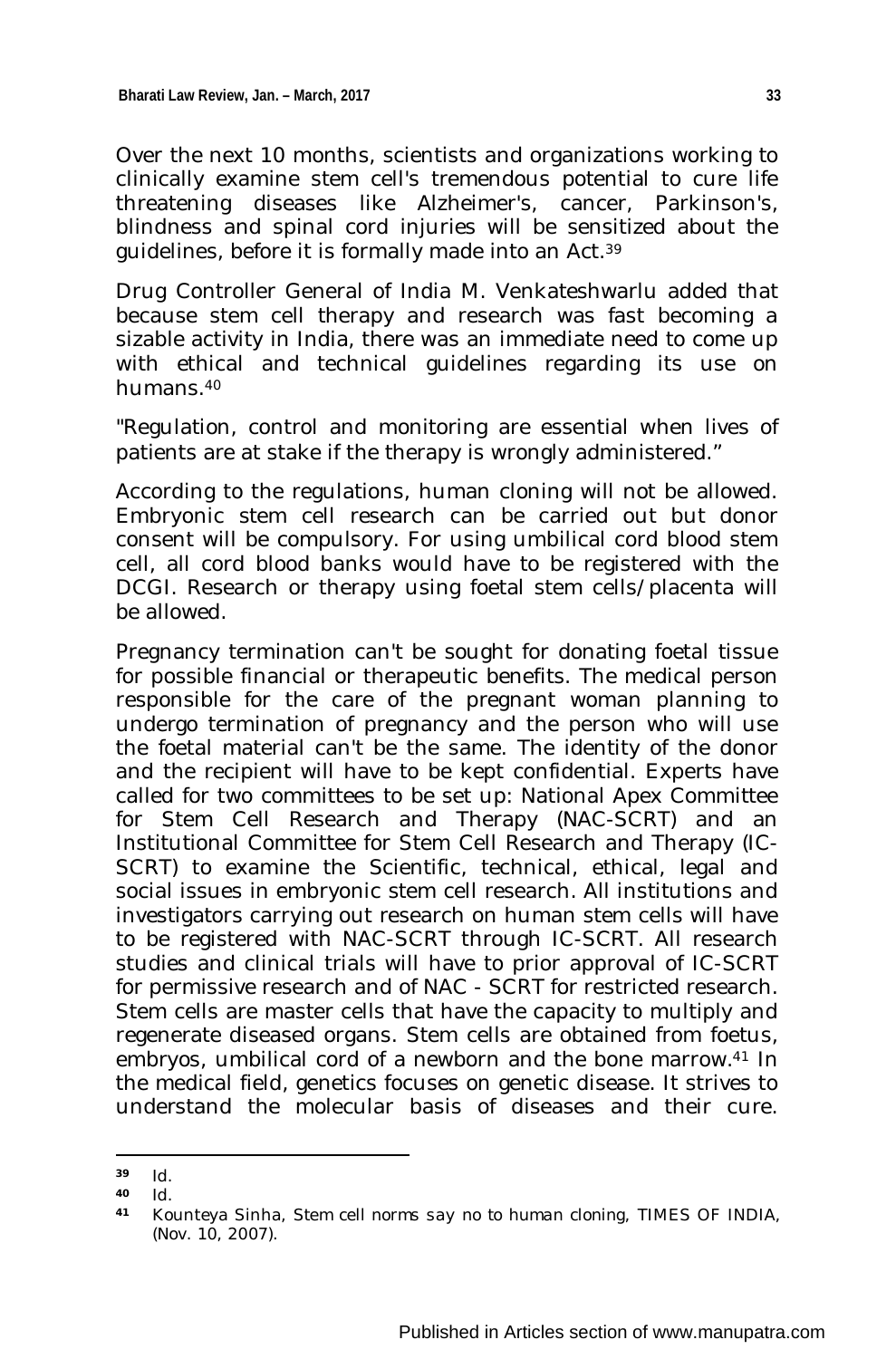Genetic tests help in identifying culprits in criminal cases. DNA investigation is a concrete step for criminal investigation. In hitech societies, criminals become so expert in achieving their aim. Inspiring from delayed investigation from the *Arushi-Hemraj murder*<sup>42</sup> case, it can be concluded that the need of the hour is that forensic network is highly recommended and it is also necessary as soon as the police team starts investigations. The police must be accompanied with forensic staff so that material related to criminal identification cannot be destroyed due to failure of being collected accurately. Law should be broad in line with the latest scientific developments.

# **Conclusion**

DNA test is a strong boon in criminal administration of justice, but in civil cases the socio economic condition and the peculiarity in our country declare this test against of human dignity especially of child and woman. But the inherent power of courts in civil matters Sec.151 C.P.C. 1908 should prevail for the sake of justice, truth, and dignity of innocent person and transparency of judicial administration. So DNA technology can be used in the matters of human dignity, human right & human relationship, it should be an essential part of Indian judiciary and for that purpose we are eagerly waiting for an appropriate legislation in the name of The DNA Profiling Bill 2007 which is stating the infrastructure, standards, quality-control with assurance obligation of DNA laboratory, information, composition, qualification of DNA profiling board & it's members, function and most important establishment of DNA data Bank. This bill comprehensively covers the wide field of DNA regarding criminal case, that why the name of Bill is DNA profiling Bill 2007, but it would be more fruitful if it contains certain provisions for the dignity and privacy of all the citizens. Thus this bill should be *DNA and Dignity Bill*.

The justice administration system needs to assimilate the scientific advancements of genetic profiling and develop procedural techniques for harnessing the emerging juridical challenges. The significant paradigms of DNA fingerprints cannot be left alone to the courts to adjudicate with temporary tailor made solutions. Therefore in matters of disputed paternity, the legitimacy or illegitimacy of the child cannot be determined solely by Section 112 of the Indian Evidence Act, 1872. DNA technology can conclusively establish the truth in such disputes and

 $\overline{a}$ **<sup>42</sup>** THE TIMES OF INDIA (May 16, 2008).